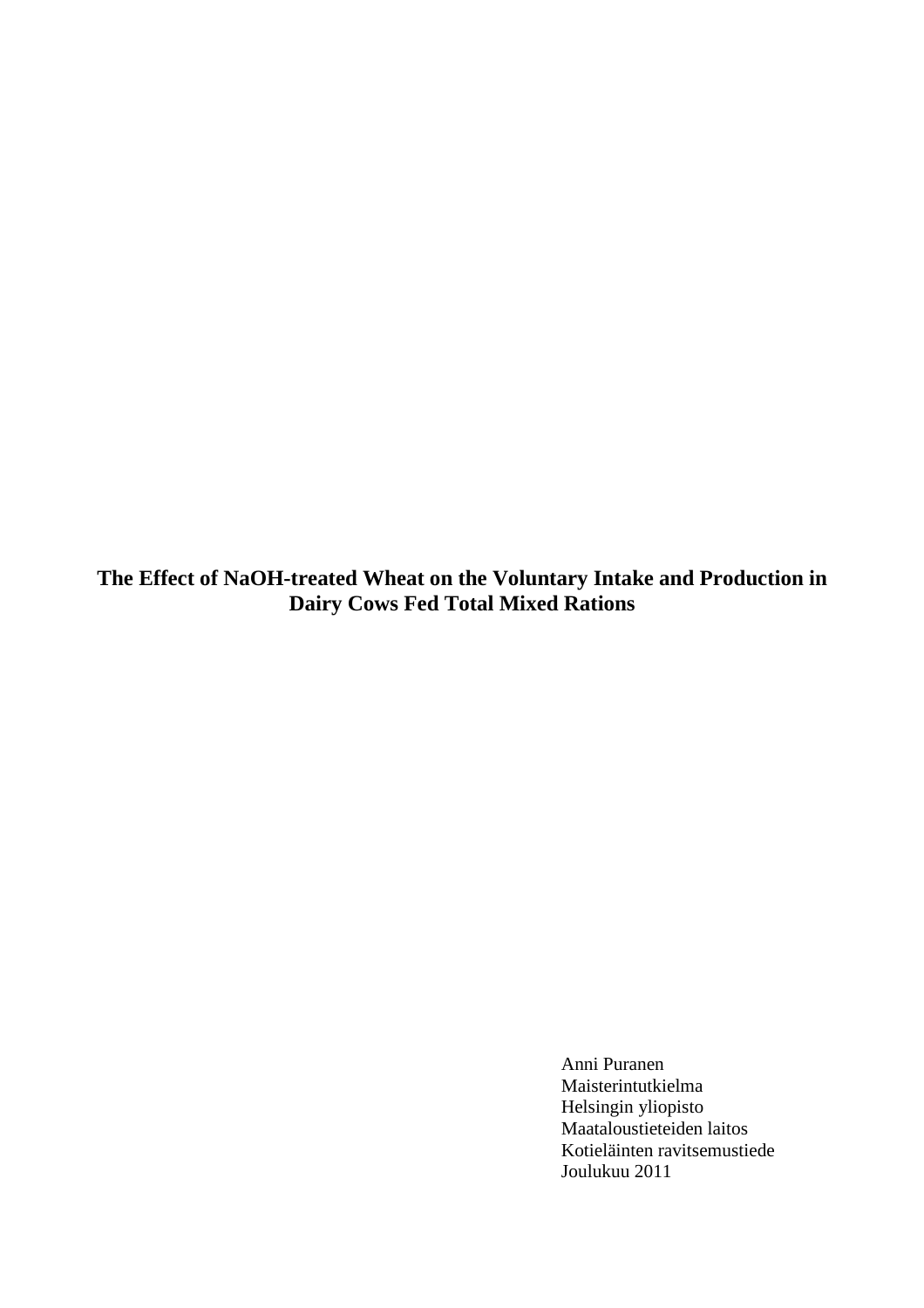## HELSINGIN YLIOPISTO HELSINGFORS UNIVERSITET UNIVERSITY OF HELSINKI

| Tiedekunta/Osasto - Fakultet/Sektion - Faculty                                                   |                      | Laitos - Institution - Department       |  |  |  |  |  |  |
|--------------------------------------------------------------------------------------------------|----------------------|-----------------------------------------|--|--|--|--|--|--|
| Maatalous-metsätieteellinen tiedekunta                                                           |                      | Maataloustieteiden laitos               |  |  |  |  |  |  |
|                                                                                                  |                      |                                         |  |  |  |  |  |  |
| Tekijä - Författare - Author                                                                     |                      |                                         |  |  |  |  |  |  |
| Anni Puranen                                                                                     |                      |                                         |  |  |  |  |  |  |
|                                                                                                  |                      |                                         |  |  |  |  |  |  |
| Työn nimi - Arbetets titel - Title                                                               |                      |                                         |  |  |  |  |  |  |
| Lipeäkäsitellyn vehnän vaikutus lypsylehmien syöntiin ja tuotokseen vapaalla seosrehuruokinnalla |                      |                                         |  |  |  |  |  |  |
| Oppiaine -Läroämne - Subject                                                                     |                      |                                         |  |  |  |  |  |  |
| Kotieläinten ravitsemustiede                                                                     |                      |                                         |  |  |  |  |  |  |
|                                                                                                  |                      |                                         |  |  |  |  |  |  |
| Työn laji - Arbetets art - Level                                                                 | Aika — Datum — Month | Sivumäärä - Sidoantal - Number of pages |  |  |  |  |  |  |
| Maisterintutkielma                                                                               | and year             | 31                                      |  |  |  |  |  |  |
|                                                                                                  | 12/2011              |                                         |  |  |  |  |  |  |
|                                                                                                  |                      |                                         |  |  |  |  |  |  |

Tiivistelmä - Referat - Abstract

 Lipeä on vahva emäs, jonka on havaittu lisäävän hemiselluloosan ja ligniinin hydrolyysiä pötsissä. Näin ollen lipeäkäsittelyllä on mahdollista korvata viljan mekaaninen litistys ja jauhatus. Seosrehuruokinnalla, jonka osana on lipeäkäsitelty vilja, on mahdollista vähentää liiallisesta tärkkelyksestä aiheutuvia metabolisia ongelmia pötsissä. Tämän tutkielman tarkoituksena oli selvittää lipeäkäsitellyn vehnän vaikutusta lypsylehmien syöntiin ja tuotokseen *ad libitum* seosrehuruokinnoilla. Ruokinnoissa korvattiin kuivaa murskattua vehnää asteittain kokonaisella lipeäkäsitellyllä vehnällä. Kontrollina oli perinteisesti käytetty kuiva, murskattu ohra-kaura seos.

 Koe tehtiin Ruotsin maatalousyliopiston (SLU) maataloustieteiden laitoksella Uumajassa. Koe alkoi syyskuussa ja päättyi joulukuussa 2010. Kokeessa oli 17 useamman kerran poikinutta lehmää ja 6 ensikkoa (Ruotsin punainen -rotu). Lehmät olivat lämpimässä pihattonavetassa, jossa seosrehun syöntiä mitattiin vaakakuppien avulla. Koekäsittelyt olivat murskattu ohra-kaura seos (1:1), murskattu kuiva vehnä (1:0), murskatun kuivan vehnän ja kokonaisen lipeävehnän seos (1:1) ja kokonainen lipeävehnä (1:0). Ruokintojen kuiva-ainepitoisuudeksi asetettiin 370 g/kg ja raakavalkuaispitoisuudeksi 180 g/kg kuiva-ainetta. Näennäinen ravintoaineen sulavuus määritettiin happoon liukenemattoman tuhkan avulla. Typen hyväksikäyttöä arvioitiin laskennallisen typpitaseen avulla. Koe toteutettiin 4x4 latinalaisen neliön koemallin mukaisesti ja käsittelyjen väliset tilastolliset erot testattiin kontrastien avulla.

Kuiva-aineen (P<sub>O</sub>=0,02) ja orgaanisen aineen (P<sub>O</sub>=0,02) syönnit lisääntyivät, samalla kun niiden sulavuudet paranivat korvattaessa puolet kuivasta vehnästä lipeävehnällä. Ruokintojen välillä ei ollut tilastollisesti merkitsevää eroa maitotuotoksessa eikä energiakorjatussa maitotuotoksessa. Maidon rasvatuotos lisääntyi vähän (P<sub>Q</sub>=0,04) ja rasvapitoisuus selvästi (P<sub>Q</sub>=0,004), kun kuivasta vehnästä korvattiin puolet lipeävehnällä. Kun kaikki kuiva vehnä korvattiin lipeävehnällä, maidon valkuaispitoisuus väheni (P<sub>L</sub><0,001). Samoin kävi maidon ureapitoisuudelle (P<sub>L</sub>=0,002).

 Lipeäkäsittely ei tuottanut tässä kokeessa taloudellisesti kannattavaa tulosta, sillä maidon valkuaispitoisuus väheni ja syönti lisääntyi maitotuotoksen pysyessä samana. Vehnäruokinnoista paras tuotosvaste saatiin kuivan vehnän ja lipeävehnän seoksella.

Avainsanat - Nyckelord - Keywords NaOH, vehnä, seosrehu, lypsylehmät

Säilytyspaikka - Förvaringsställe - Where deposited

Maataloustieteiden laitos ja Viikin kampuskirjasto

Muita tietoja - Övriga uppgifter - Further information Työtä ohjasivat: Dr. Mårten Hetta ja prof. Aila Vanhatalo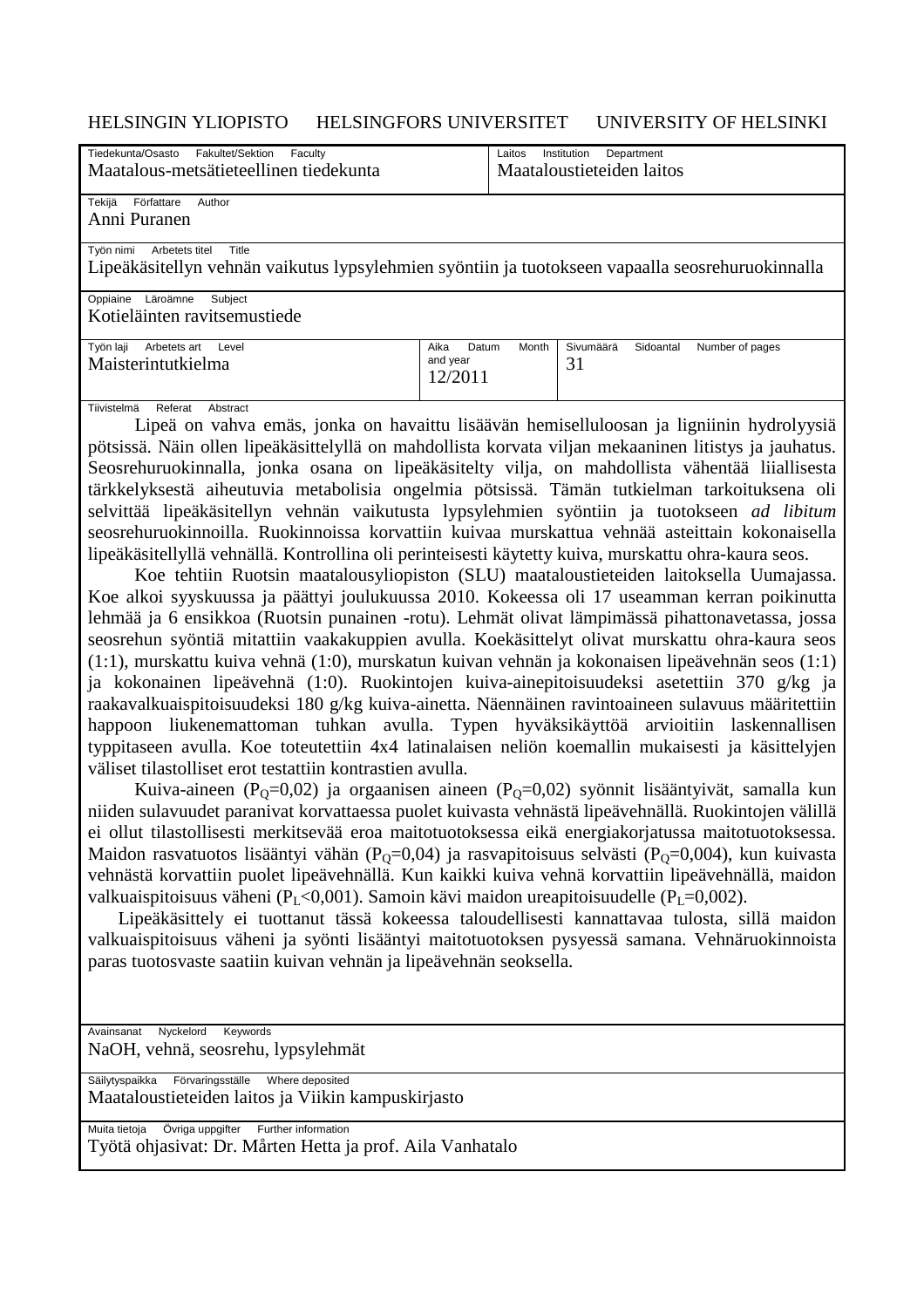## HELSINGIN YLIOPISTO HELSINGFORS UNIVERSITET UNIVERSITY OF HELSINKI

| Tiedekunta/Osasto - Fakultet/Sektion - Faculty |                               | Laitos - Institution - Department |                                                                                                 |  |  |  |  |
|------------------------------------------------|-------------------------------|-----------------------------------|-------------------------------------------------------------------------------------------------|--|--|--|--|
| Faculty of Agriculture and Forestry            |                               |                                   | Department of Agricultural Sciences                                                             |  |  |  |  |
|                                                |                               |                                   |                                                                                                 |  |  |  |  |
| Tekijä - Författare - Author                   |                               |                                   |                                                                                                 |  |  |  |  |
| Anni Puranen                                   |                               |                                   |                                                                                                 |  |  |  |  |
|                                                |                               |                                   |                                                                                                 |  |  |  |  |
| Työn nimi - Arbetets titel - Title             |                               |                                   |                                                                                                 |  |  |  |  |
|                                                |                               |                                   | The Effect of NaOH-treated Wheat on the Voluntary Intake and Production in Dairy Cows Fed Total |  |  |  |  |
| <b>Mixed Rations</b>                           |                               |                                   |                                                                                                 |  |  |  |  |
|                                                |                               |                                   |                                                                                                 |  |  |  |  |
| Oppiaine -Läroämne - Subject                   |                               |                                   |                                                                                                 |  |  |  |  |
| Animal nutrition                               |                               |                                   |                                                                                                 |  |  |  |  |
|                                                |                               |                                   |                                                                                                 |  |  |  |  |
| Työn laji - Arbetets art - Level               | Aika — Datum — Month and year |                                   | Sivumäärä - Sidoantal - Number of pages                                                         |  |  |  |  |
| Master's thesis                                | 12/2011                       |                                   | 31                                                                                              |  |  |  |  |
|                                                |                               |                                   |                                                                                                 |  |  |  |  |

#### Tiivistelmä - Referat - Abstract

 Sodium hydroxide (NaOH) is a strong base which disrupts the seed coat by partial hydrolysis of hemicellulose and lignin in the rumen. NaOH can substitute for mechanical processing of cereal grains. Using total mixed ration including NaOH –treated grains, is an opportunity to avoid the metabolic problems caused by high dietary starch content. The objective of this study was to determine the effects of various levels of NaOH –treated wheat grains in *ad libitum* total mixed ration diet on feed intake and production of dairy cows. Commonly used oats-barley diet was a control.

 This study was conducted at the experimental farm of Swedish University of Agricultural Sciences, Umeå, Sweden from September to November 2010. There were 17 multiparous and 6 primiparous cows in the study (Swedish red breed). The cows were kept in a warm loose house barn and intake of total mixed ration was measured by using scale cups. Experimental treatments were ground barley and ground oats in the ratio of 1:1, ground wheat in the ratio of 1:0, ground wheat and NaOH –treated whole wheat in the ratio of 1:1 and NaOH –treated whole wheat in the ratio of 1:0. All the diets were formulated to have a dry matter content of 370 g/kg and crude protein content of 180 g/kg dry matter. Apparent digestibility of nutrient was determined using acid insoluble ash as a marker. Utilization of nitrogen was evaluated using calculated nitrogen balance. The experiment was conducted according to the 4x4 Latin square designs and the statistical differences between the treatments were detected by contrasts.

Intakes of dry matter ( $P_0=0.02$ ) and organic matter ( $P_0=0.02$ ) increased in pursuance of their improved digestibility as half of the dried wheat was supplemented for NaOH –treated wheat. There was no significant difference between treatments in milk yield or energy corrected milk yield. Milk fat yield ( $P_0$ =0.04) and concentration of milk fat increased clearly ( $P_0$ =0.004) as half of the dry wheat was substituted for NaOH –treated wheat. By substituting all dry wheat for NaOH -treated wheat, milk protein concentration decreased  $(P<sub>L</sub> < 0.001)$ . The same occurred for milk urea concentration  $(P<sub>I</sub>=0.002)$ .

 The NaOH –treatment did not result in any economic improvement in this study because concentration of milk protein decreased and intake increased, while milk production remained the same. The best production response was achieved by the mix diet of dried wheat and NaOH –treated wheat.

Avainsanat - Nyckelord - Keywords NaOH, wheat, TMR, dairy cows

Säilytyspaikka - Förvaringsställe - Where deposited

Department of Agricultural Sciences and Viikki Campus Library

Muita tietoja — Övriga uppgifter — Further information Supervisors: Dr. Mårten Hetta and prof. Aila Vanhatalo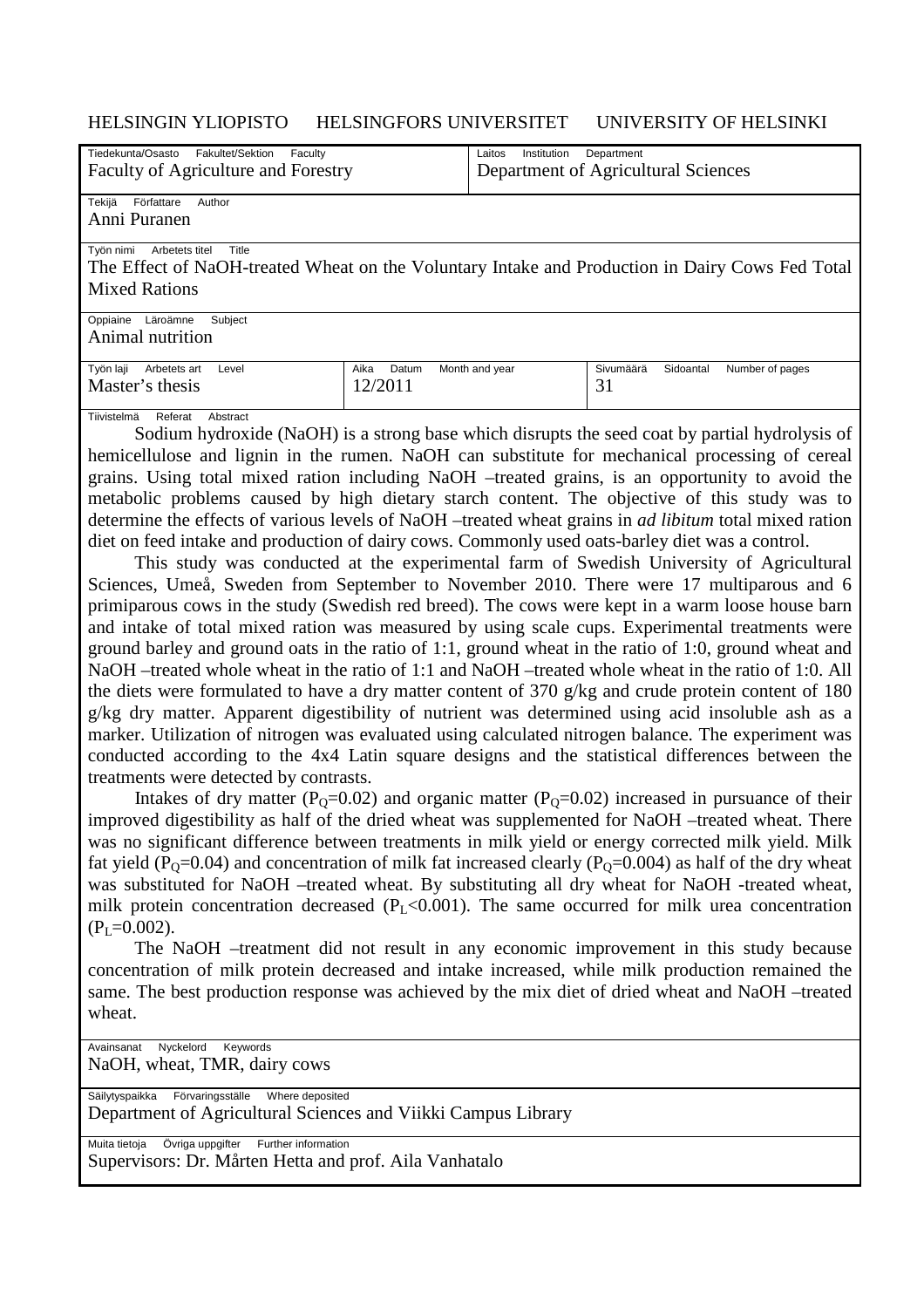# **Contents**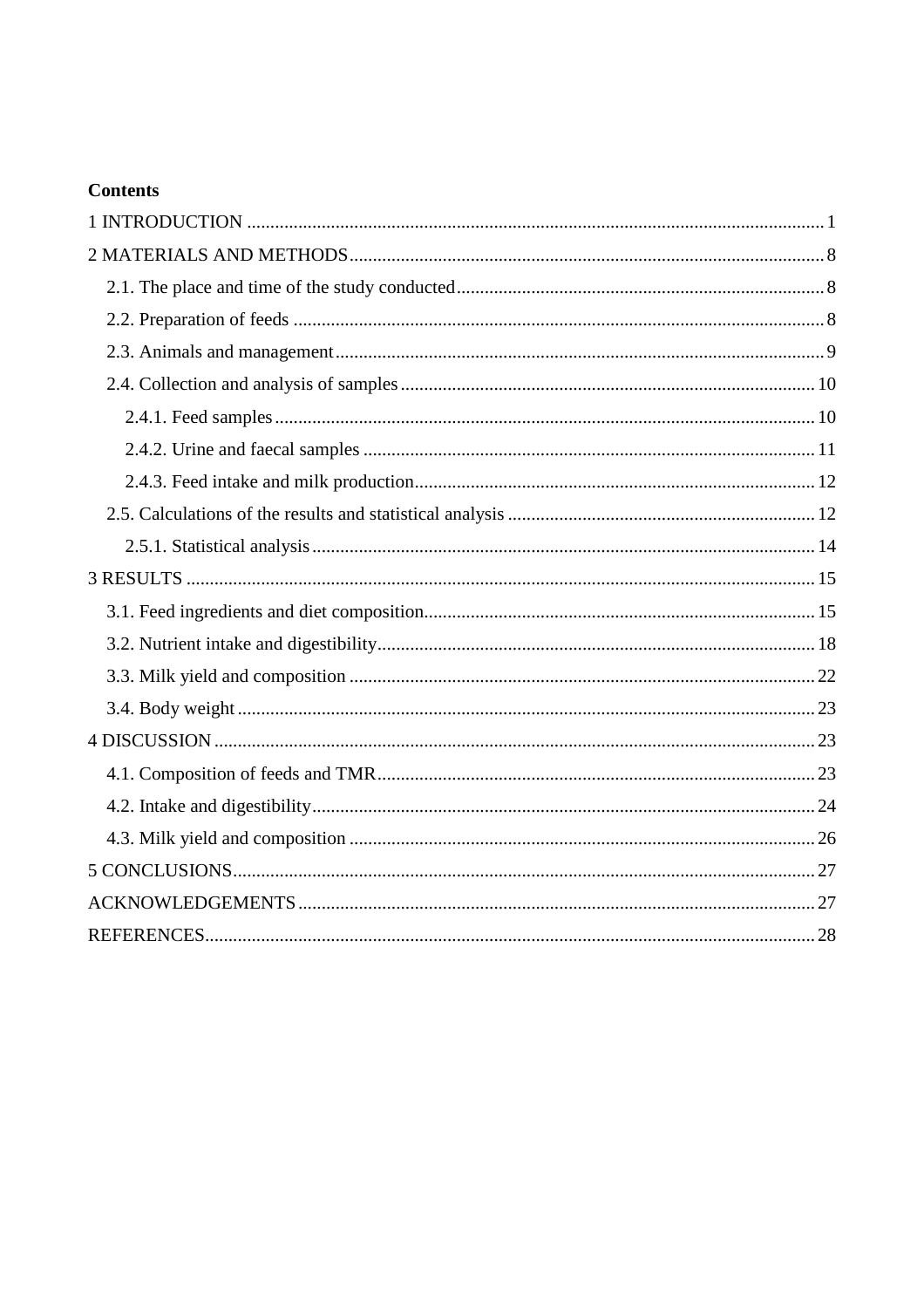## **ABBREVATIONS**

- AA= amino acids AAT= amino acids absorbed in the small intestine AIA= acid insoluble ash BW= body weight  $CF = crude fat$ CP= crude protein CPD= crude protein digestibility DIM= days in milk DM= dry matter DMD= dry matter digestibility DMI= dry matter intake ECM= energy corrected milk yield EFD= efficient fiber degradation EPD= efficient protein degradation FE= feed efficiency iNDF= indigestible neutral detergent fiber ME= metabolizable energy MEB= metabolizable energy balance NDF= neutral detergent fibre NDFD= digestibility of neutral detergent fibre OMD= digestibility of organic matter PBV= protein balance in the rumen RUP= rumen undegraded protein TMR= total mixed rations VFA= volatile fatty acids VOS= ruminal fluid digestible organic matter
- WSC= water soluble carbohydrates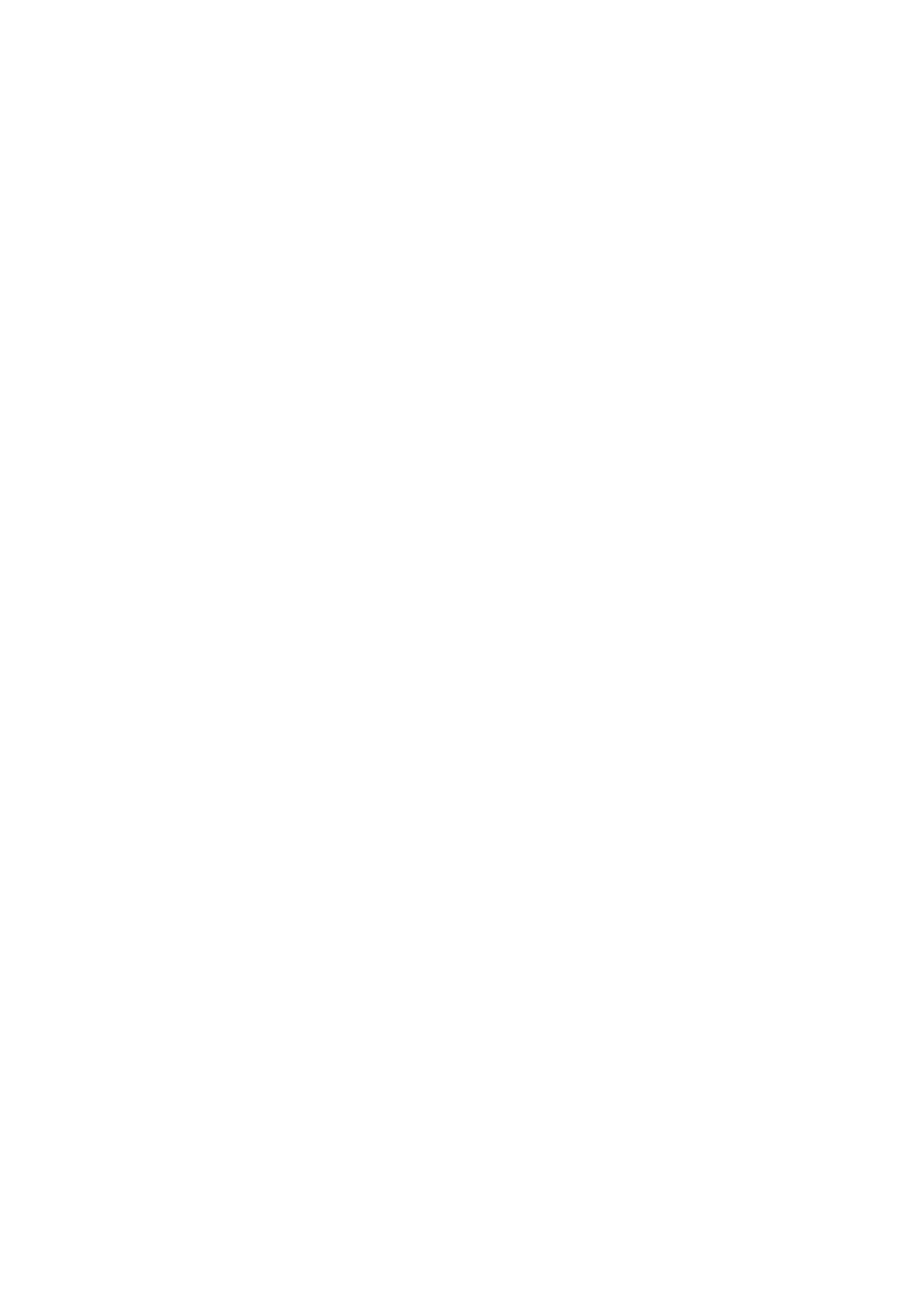# **1 INTRODUCTION**

Dairy cows have been bred continuously to improve their genetic potential for milk production. However, nutritional requirements of high-productive lactating cows are hardly met using only forage as feed. This is because a large proportion of the energy intake is utilized for milk synthesis. Therefore, the nutrient content of the diet needs to be optimized. By mixing the ingredients of the diet as total mixed rations (TMR) is an opportunity to avoid the metabolic problems caused by high starch content (Reynolds 2006). Approximately 10% of Finnish dairy farms used TMR year 2009 and 18.6% of these farms used commercial concentrates as an ingredient in TMR (Toivonen 2010). Oat/barley mix was used most commonly as a source of cereal grains.

Both metabolic and physical factors of animals regulate digestion and intake of nutrients. The feed intake is mainly limited by the physical fill of the rumen in low productive dairy cows, while metabolic mechanism tends to take over the regulation in high-productive cows. Several factors influence feed intake: they can roughly be divided into animal-, environment- and feed-associated groups. This thesis, however, is mainly focused on metabolic factors through the characteristics of feeds. Therefore, the metabolic regulation has greater impact on feed intake of high productive dairy cows. In general, the content of volatile fatty acids (VFA) in the rumen has a negative influence on dry matter intake (DMI). On the other hand, increased digestibility of neutral detergent fiber (NDFD) increases DMI, based on the high passage rate of the digesta. The proportion of water-soluble carbohydrates (WSC) in a diet improves palatability of feed.

Diets for dairy cows in Sweden and Finland are often based on grass silages in which fermentation has been restricted by acid additives. Digestibility and energy content are often high in early-harvested grass silage and the content of fiber low. Ineffective nitrogen utilization is associated with early cut grasses (Kuoppala et al. 2009). Thus, the digestibility of grass is mostly influenced by growth stage at harvesting. Also, the composition of the diet, stage of feeding and method of conversation are important factors (McDonald et al. 2002). In consequence, feed intake may increase because the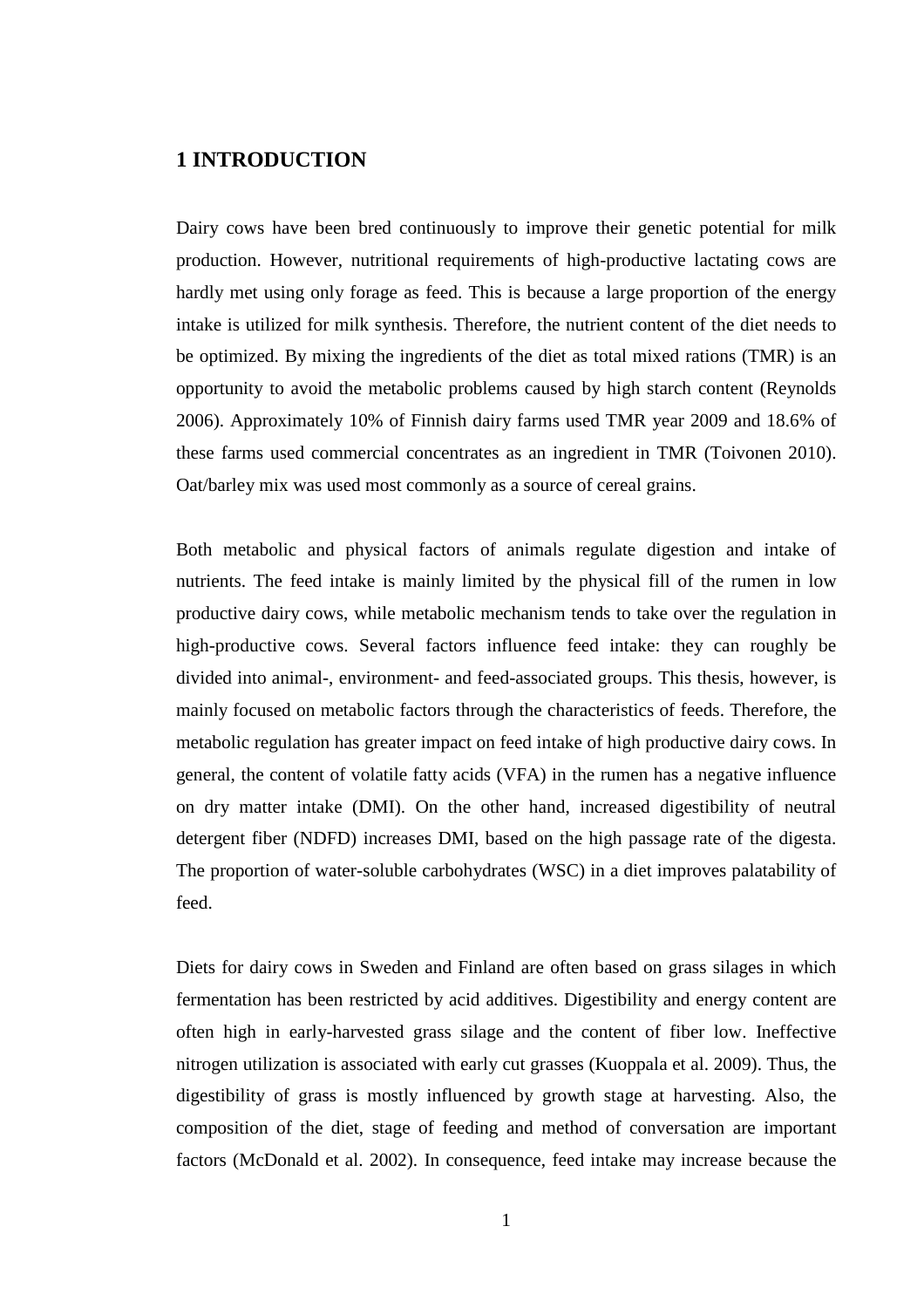feed is faster degraded in the rumen compared with mature grass (Kuoppala et al. 2008). Due to the short retention time in the rumen, feed intake will not be limited by physical fill. In general, the forage intake is dependent on how fast food particles are flowing out from the reticulo-rumen into the small intestine (Van Soest 1994). The flow rate is related to chemical composition of food, particle size and degradation rate of digestible nutrients. The National Research Council in United States (NRC 2001) recommends having at least 25% NDF content in dairy cow diets, on a DM basis.

Wheat grains (*Triticum aesivum L.*), as well as mixtures of barley and oats, are used for dairy cows as energy supplement in the diet. Starch content of wheat grains is usually 600-680 g per kg DM resulting in high concentration of metabolizable energy (ME). Concentrates in the diets have increased total DMI. Starch and WSC are fermented rapidly in the rumen into VFA. This results in fast decrease in rumen pH and affects micro-organisms by decreasing their capacity to ferment fibre (Van Soest 1994). Both wheat grains and silage can influence a rapid production of VFA in the rumen when they are high in starch or sugar, respectively. Too fast starch fermentation into lactic acid can cause metabolic disorders such as acidosis (Owens et al. 1998). Due to decrease in the rumen pH, the digestion of fiber and feed intake will depress (D'Mello 2000). However, by treating grains with alkali, it is possible to shift starch digestion site from the rumen towards the small intestine (McDonald et al. 2002). The postruminal digestion of starch has a greater energetic efficiency than ruminal fermentation, because of a minor loss of energy in methane and heat. According to Ørskov (1986), the loss of energy can vary between 12 and 20% of gross energy.

Processing of grain alters the rate of degradation of nutrients and therefore the nutritional value of feeds can change as well. Cows digest whole cereal grains poorly because of the cutinous nature of the seed husk. Hemicellulose is a major portion of the seed coat of most cereal grains (Berger et al. 1981). Ørskov et al. (1974) showed that treatment of grains with aqueous solution of sodium hydroxide (NaOH) can substitute for mechanical processing. NaOH –treatment increases ash content in feed. This causes a reduction in concentrations of other nutrients. The increase is corresponding to the sodium added. The exact mechanism by which alkali improves digestibility is not clear. Probably, the disruption occurs by a partial hydrolysis of hemicellulose and lignin (Dehghan-Banadaky et al. 2008).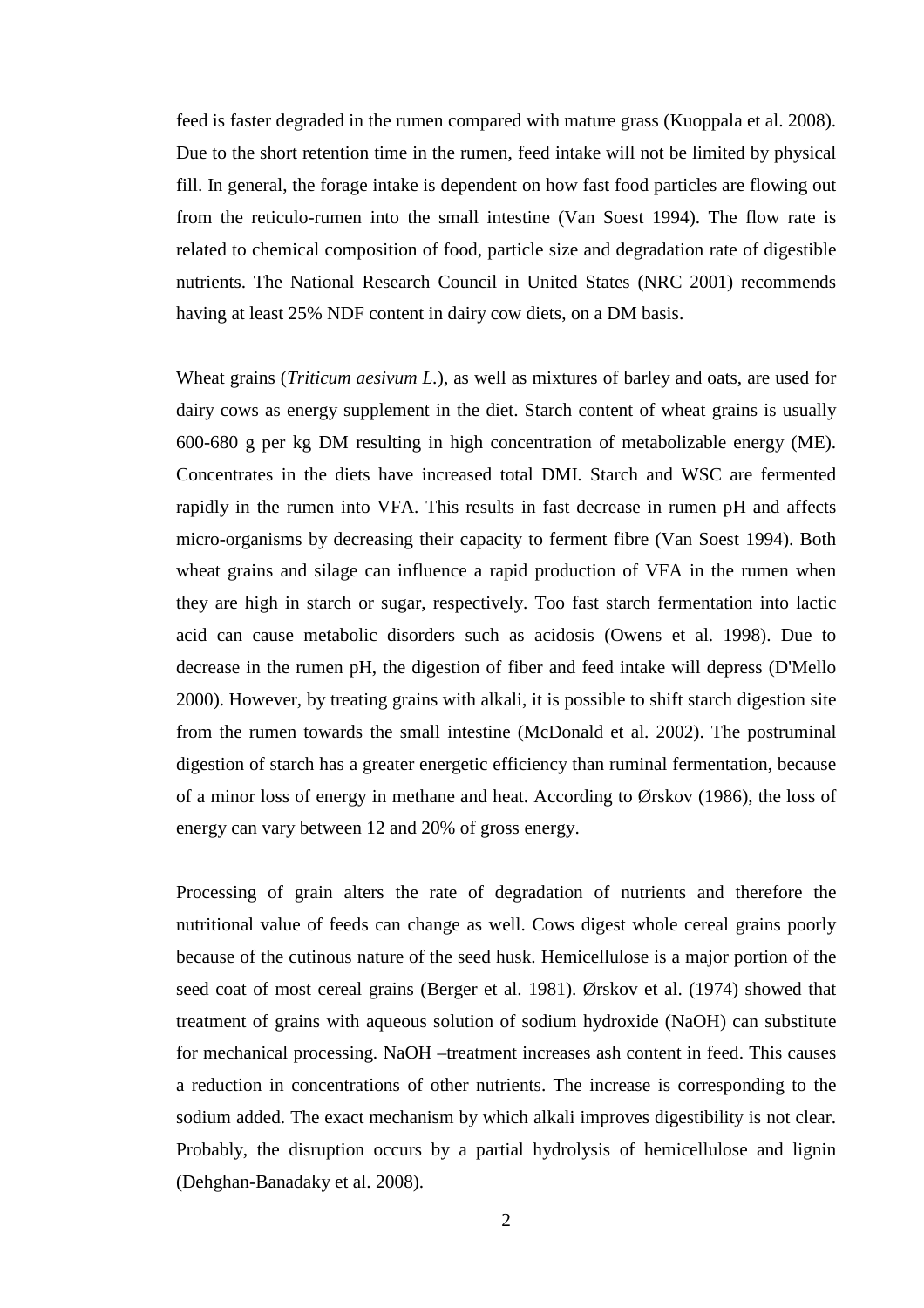NaOH is a strong base, which is prepared chemically. According to the Finnish food safety authority (Evira 2005), it is allowed to use in most human foods to control pH. In EU, NaOH is allowed to be used in animal feeds to improve digestibility of cereal straw (feed number 6.07; European Commision 1998). The use of NaOH –treatment for other material such as grains may be taken up in EU regulations if the treatment becomes general in the future.

The digestibility improves by disrupting the cell wall when microbial fermentation begins in the rumen (el-Yassin et al. 1991). According to Mcniven et al. (1995) dry matter digestibility (DMD) of barley was similar between NaOH –treated and rolled barley in the total tract. The digestibility of neutral detergent fibre was higher and digestibility of starch was lower in the total tract. Ruminal DMD was reduced about 38% by NaOH –treatment of corn cobs in *in vitro* study (Berger et al. 1979) and about 12.9% (Mcniven et al. 1995) and about 3.6% by NaOH –treatment of barley (Kung et al. 1983) according to *in sacco* rumen incubation studies.

NaOH –treatment has been reported to affect starch digestibility. According to De Campeneere et al. (2006) the digestibility of starch was significantly lower in NaOH wheat diet as compared to rolled wheat (95.2 vs. 98.7%). The reduction was even greater in the barley study of Mcniven et al. (1995) (85.3 vs. 97.3%). They reported also a decrease in digestibility of nitrogen in NaOH –treated barley diet compared to control. Ruminal starch digestibility was reduced approximately 18% by NaOH –treatment. By treating grains with NaOH it is possible to shift starch digestion site from the rumen to the small intestine (McDonald et al. 2002). Van Soest (1994) assesses that about 70- 90% of starch is digested in the rumen and about half of the remainder is digested in the small intestine. Thus, the amount of the rumen undegraded starch is normally very low. Swedish Lantmännen recommends that starch intake should be less than 5000 g/day and the starch concentration less than 200 g/kg DM of diet.

According to De Campeneere et al. (2006) NaOH –treatment reduced the degradation rate of the wheat grain according to *in sacco* rumen incubations. NaOH –treated wheat grains have been reported to slow down the passage rate in the rumen compared to control (Ørskov and McDonald 1979). It is also possible that NaOH –treatment could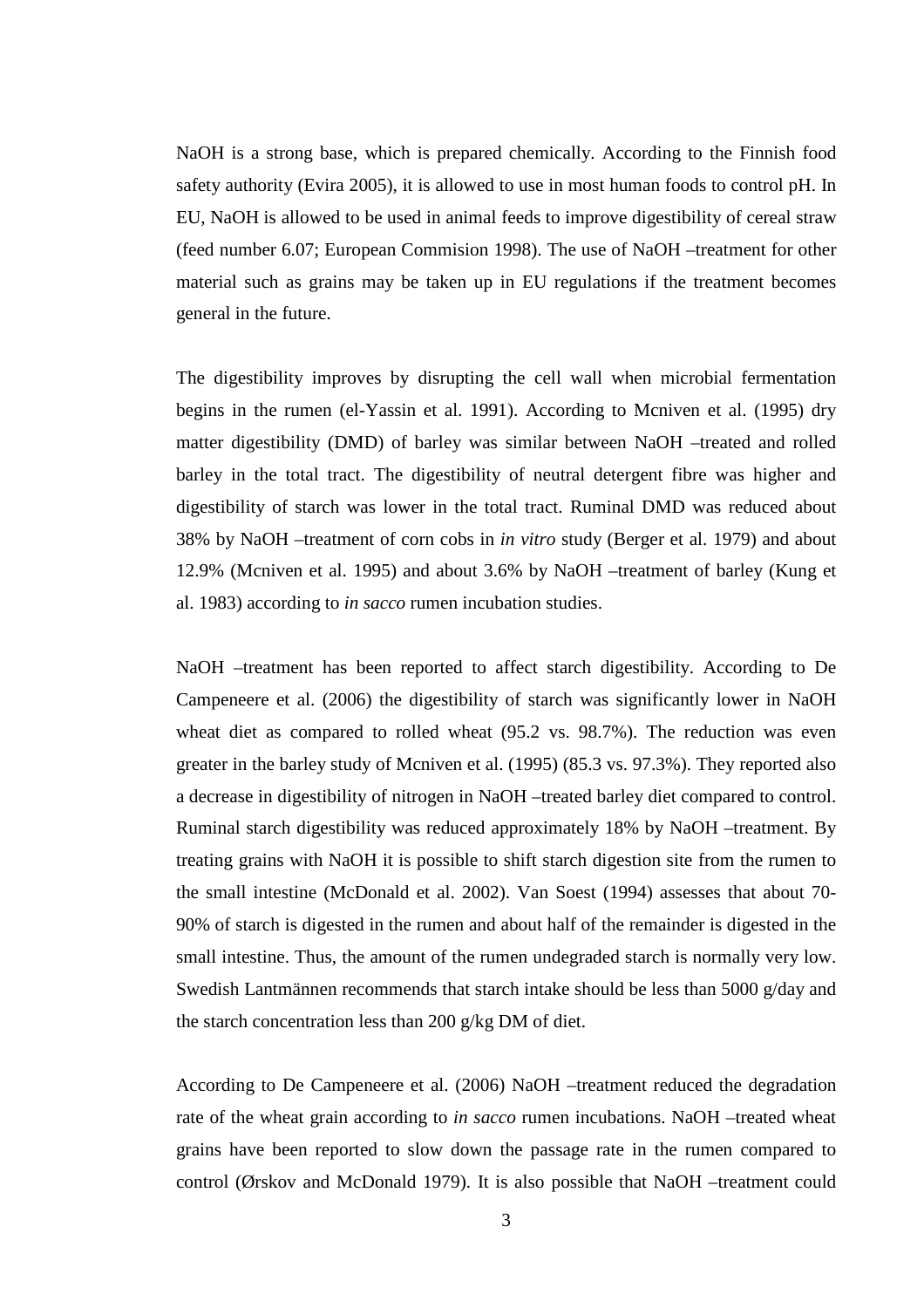slow down the total feed flow and thus improves the utilization of the diet. O'Mara et al. (1997) obtained that ground corn and NaOH –treated wheat seemed to be similar in terms of ruminal passage rate according to duodenal sampling. They are approximately six times slower degraded in the rumen than rolled grains as determined by *in sacco* method. Consequently, starch with slow degradation rate in the rumen will flow to the lower digestion tract and is degraded in the small intestine. Thus, the source of starch has influence on metabolism of a ruminant.

The NaOH –treatment has resulted in varying effects on DMI. According to De Campeneere et al. (2006) DMI increased in wheat diets and barley diets (Sriskandarajah et al. 1980), while Mcniven et al. (1995) reported no effect on DMI in barley diet and wheat diet (Phipps et al. 2001). According to Reynolds et al. (2001) purified corn starch infused to duodenum up to 2100 g/d did not effect on DMI or faecal starch concentration.

Varying effects of NaOH –treatment on total milk yield has been reported. Sriskandarajah et al. (1980), Mayne and Doherty (1996) and De Campeneere et al. (2006) reported increased milk yield while Mcniven et al. (1995) and Phipps et al. (2001) did not find differences in milk yield or composition. However, some effects have been detected in milk composition. Previous studies show depress in milk fat content when the glucose supply had been increased in small intestine (O'Mara et al. 1997, Reynolds et al. 2001). The reason may be that absorbed glucose has been either oxidized to  $CO<sub>2</sub>$  or used for body tissue synthesis (Reynolds et al. 2001). Energy may be used for maintaining body fat and protein retention. When the VFA or long chain fatty acids are not produced, fat synthesis is limited. Ørskov (1986) reported, however, higher fat-corrected milk yield for NaOH -treated barley than for rolled barley. De Campeneere et al. (2006) reported an increase in milk fat yield and protein corrected milk yield. Mayne and Doherty (1996) reported no difference in milk fat concentration between ground wheat and NaOH –treated wheat. The same study resulted in higher molar proportion of acetic acid and lower propionic acid in the rumen for NaOH – treated barley than for rolled barley. This occurs generally with increasing amount of dietary fiber in the diet. Increasing amount of glucose in mammary gland could be used for lactose synthesis. Khalili et al. (2001) reported an increase in milk yield, milk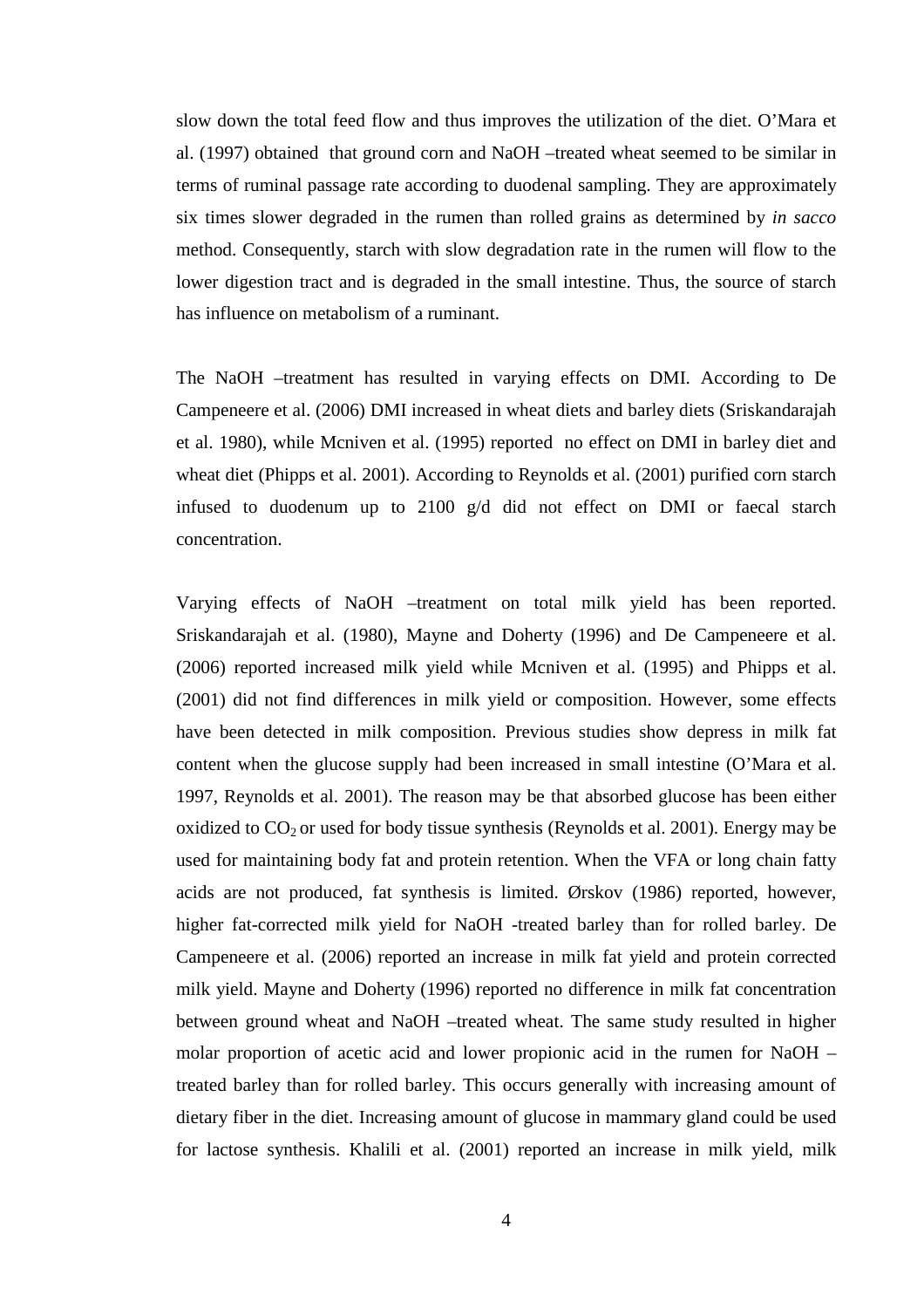protein and lactose concentrations, when corn was compared with barley supplement in grass silage -based diet.

NaOH –treatment slowed down the decrease of rumen pH after feeding treated wheat rather than ground wheat (O'Mara et al. 1997) and treated barley compared to rolled barley (Mcniven et al. 1995). A too low rumen pH is harmful especially for cellulolytic bacteria. In the same study of Mcniven, ruminal  $NH<sub>3</sub>$  concentration was 13% higher on ground wheat diet than on NaOH –treated wheat diet four hours after feeding. A rapid increase in ruminal ammonia content correlated with decrease in ruminal pH. Low concentrations of ruminal  $NH<sub>3</sub>$  and blood urea indicate a deficiency of rumen degradable protein. Even so, O'Mara et al. (1997) did not find any difference in blood urea content between ground and NaOH –treated wheat. Because microbial protein synthesis is related to the amount of carbohydrate fermented in the rumen, the deficiency of energy has impact on microbial protein synthesis. When starch degradation site is in the small intestine, microbial protein synthesis is limited due to negative energy balance for microbes.

A capacity of starch digestion and glucose absorption occurring in the small intestine and caecum is not clear. Still, many studies have been conducted often by method of glucose or its precursors (starch or propionate) incubations into the upper duodenum. Infusions of acetic and propionic acids into the rumen have reduced feed intake. On the contrary, butyric acid infusion tends to have no effect on it (McDonald et al. 2002). Propionic acid concentration may increase too extensively and cause limitation of liver metabolism (Ørskov 1986). Still, Sriskandarajah et al. (1980) and Mcniven et al. (1995) did not find any effect of NaOH –treated barley on VFA production or composition in the rumen compared to rolled barley. Insulin hormone controls the carbohydrate metabolism and appetite. It has influence on glucose absorption from the small intestine to the portal vein and further for energy of cells. Increased propionic acid uptake from portal blood by liver stimulates insulin production.

In the rumen, starch is first converted by amylases of rumen microbes to maltose and isomaltose. Then maltases or maltose phosphorylases or 1,6-glucosidases convert them to glucose or glucose-1-phosphate (McDonald et al. 2002). The two enzymes that hydrolyze starch are α- and β –amylase (Van Soest 1994). α-amylase cleaves starch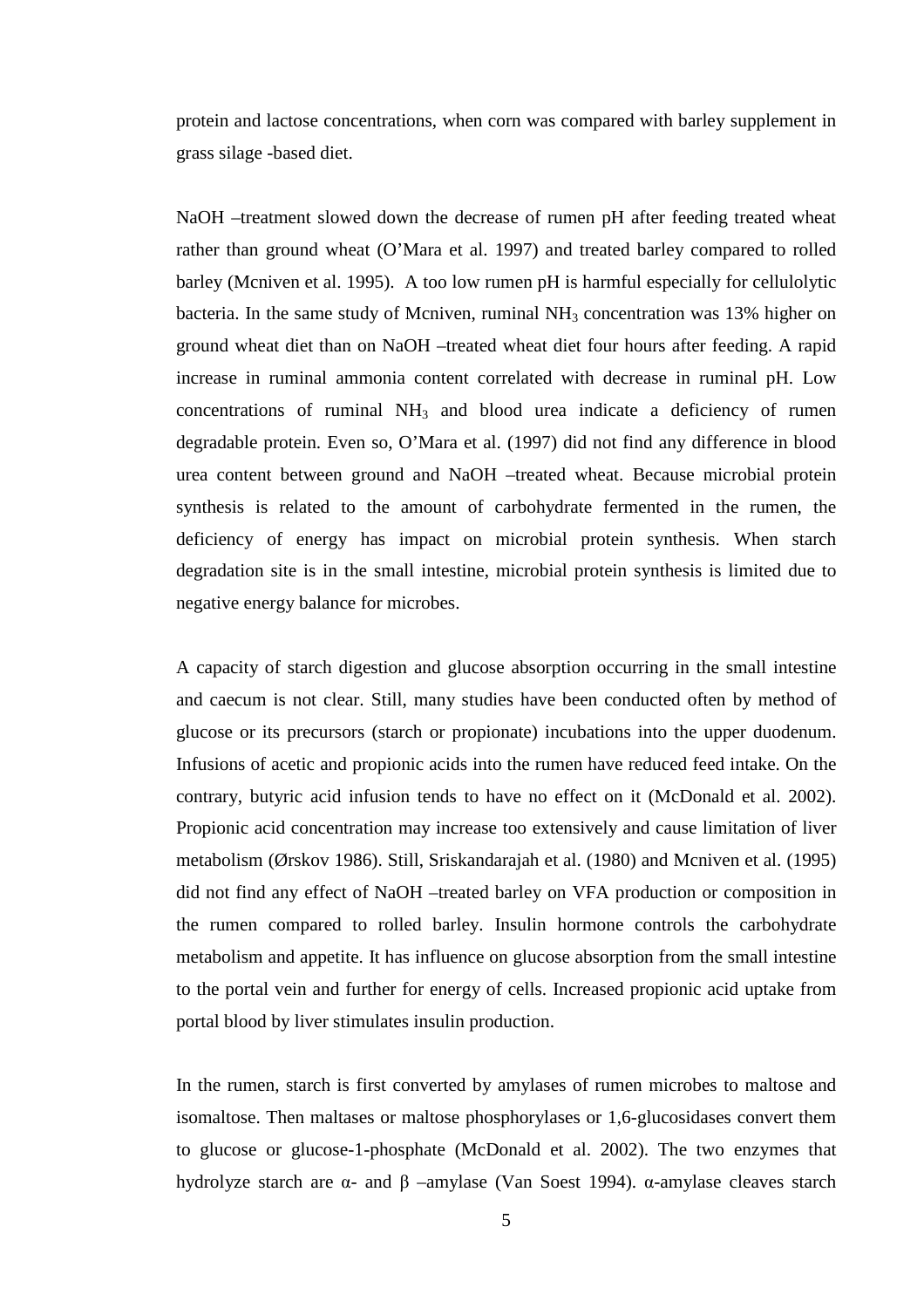chains randomly. It degrades both amylose and amylopectin. β-amylase cleaves units from the ends of the chains. It degrades amylose but its capacity is limited to the peripheral parts of amylopectin. Amylolytic starch digestion in the duodenum and small intestine is dependent on the amylolytic capacity. Pancreatic juice and gall neutralize slowly feed in the duodenum and that may impair amylase activity when efficiency of hydrolysis will be limited. In normal high fiber diets, most of the carbohydrates are degraded in the rumen and do not reach small intestine. Thus, the excretion of amylase can be lower. The absorption in the small intestine is focused on amino acids (AA). Starch infused into the abomasum limited the capacity of digestion because of the deficiency of pancreatic amylase and short reaction time (Ørskov 1986). In the research conducted with sheep the amount of pure starch was not over 200 g/d. Glucose infused into the abomasum, resulted in absorption of glucose up to 400 g/d. A large amount of fermentative starch in the abomasum is related to a risk of displaced abomasum (Van Soest 1994). According to Reynolds (2006), total postruminal starch digestion averaged 95% of starch flow to the duodenum when postruminal flows were as high as  $2 \text{ kg/d}$ . This suggests, however, that there is no limitation for starch digestion.

Starch can be fermented in the large intestine to VFA as in the rumen, but microbial protein produced would be lost as endogenous excretion (Reynolds 2006). Amino acids cannot be absorbed through the lumen of the large intestine and subsequently apparent nitrogen digestibility is decreased, shifting nitrogen excretion from the urine to the faeces. A nitrogen loss in faeces increases also when starch is fermented in the caecum, where microbial protein is synthesized from residual digesta nitrogen and urea nitrogen. Consequently, urinary nitrogen excretion reduces. Apparent digestibility of dietary nitrogen in this occasion will decrease but has no effect on amount of absorbed amino nitrogen. According to Ørskov et al. (1970) starch can be fermented in caecum and colon up to 100 g/d.

Previous studies with forage indicate that NaOH-treatment is an efficient method to protect not only starch but also protein (Mcniven et al. 1995, De Campeneere et al. 2006). Thus, the rumen undegraded protein (RUP) increases. Although NaOH – treatment decreased the ruminal degradation of crude protein (CP) in barley (Dehghan-Banadaky et al. 2008) and wheat (De Campeneere et al. 2006), the total digestibility of CP was equal to control (De Campeneere et al. 2006). Dehghan-Banadaky et al. (2008)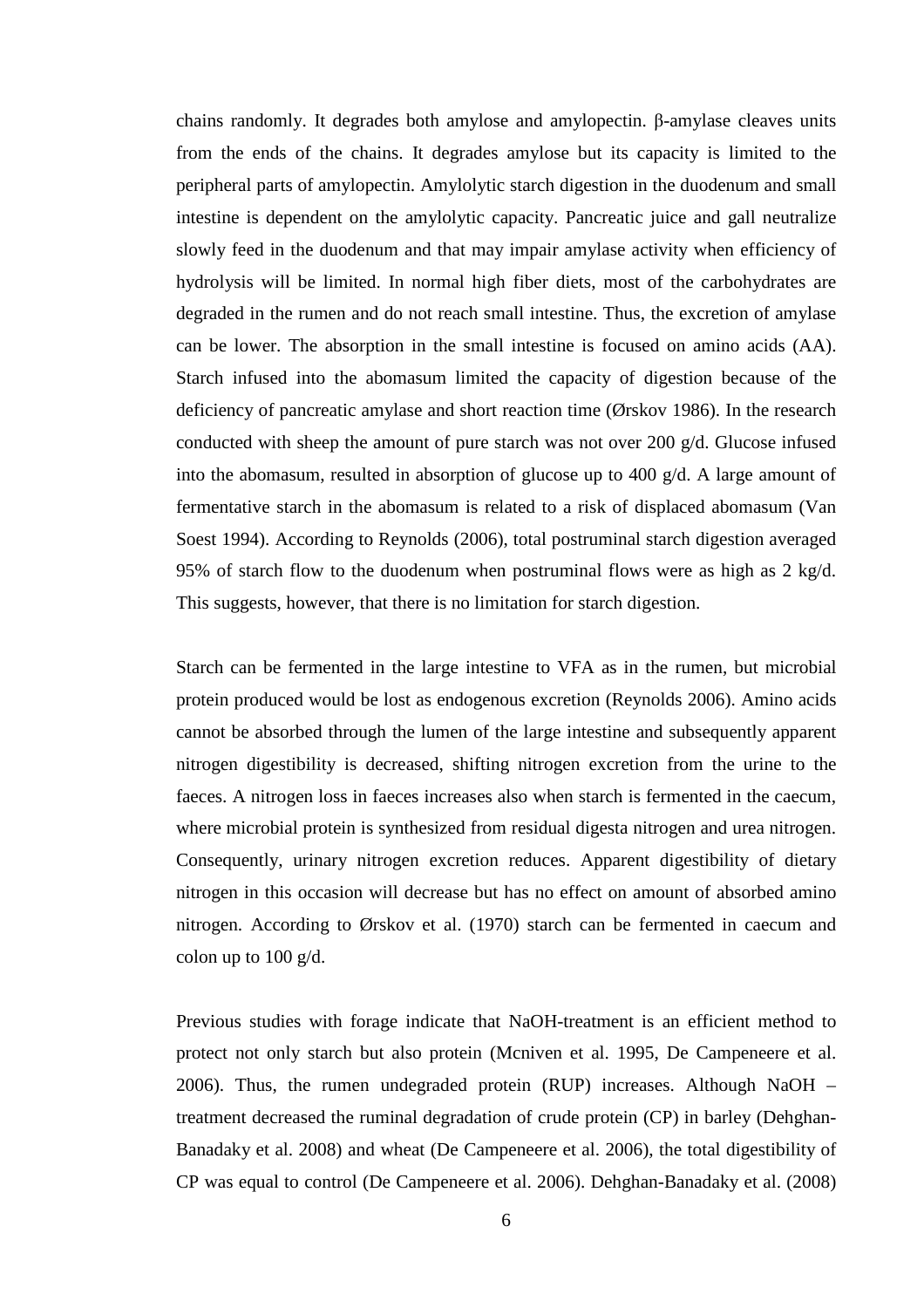reported increased post-abosamal tract digestibility of some amino acids (AA) by NaOH –treatment of barley. Disappearance of methionine and glycine increased in total tract using a mobile nylon bag technique. The content of lysine (Mcniven et al. 1995) and cysteine decreased in barley grains using a nylon bag technique (Dehghan-Banadaky et al. 2008). The reduction is explained by the formation of cross-linked AA, lysinoalanine familiar to soybean meal treated with NaOH. In addition, total vitamin E content has been reported to decrease in NaOH -treated barley (Mcniven et al. 1995).

The postruminal starch digestion has affected energy balance at the expense of ruminal microbial protein synthesis. Microbial protein, however, is usually the most important source of essential amino acids and α-amino nitrogen supply for ruminants (D'Mello 2000). According to Reynolds et al. (2001) duodenally infused corn starch did not influence on milk protein content, but decreased urine nitrogen output and increased nitrogen output in faeces. Milk urea nitrogen reflects feed nitrogen utilization. Nousiainen et al. (2004) found an interaction between dietary CP and milk urea nitrogen. Milk urea nitrogen has decreased in corn supplemented diet compared with barley on grass silage based diet (Khalili et al. 2001).

Relatively few studies have evaluated the effects of alkali-treated cereal grains in the TMR feeding system. The diets that have contained NaOH -treated roughages fed to lactating dairy cows have resulted in varying effects on production. Planning of the current study was based on the Danish research of De Campeneere et al. (2006). They found the highest bypass effect of cereals with NaOH –treated wheat. They reported higher DMI and milk performance for NaOH –treated wheat than for rolled wheat. The present study aimed to explore an alternative for an optimized diet for dairy cows in Northern Europe. The objective of this study was to determine the effects of various levels of NaOH –treated wheat grains in a total mixed ration diet on feed intake, nutrient digestion and production of dairy cows during late lactation.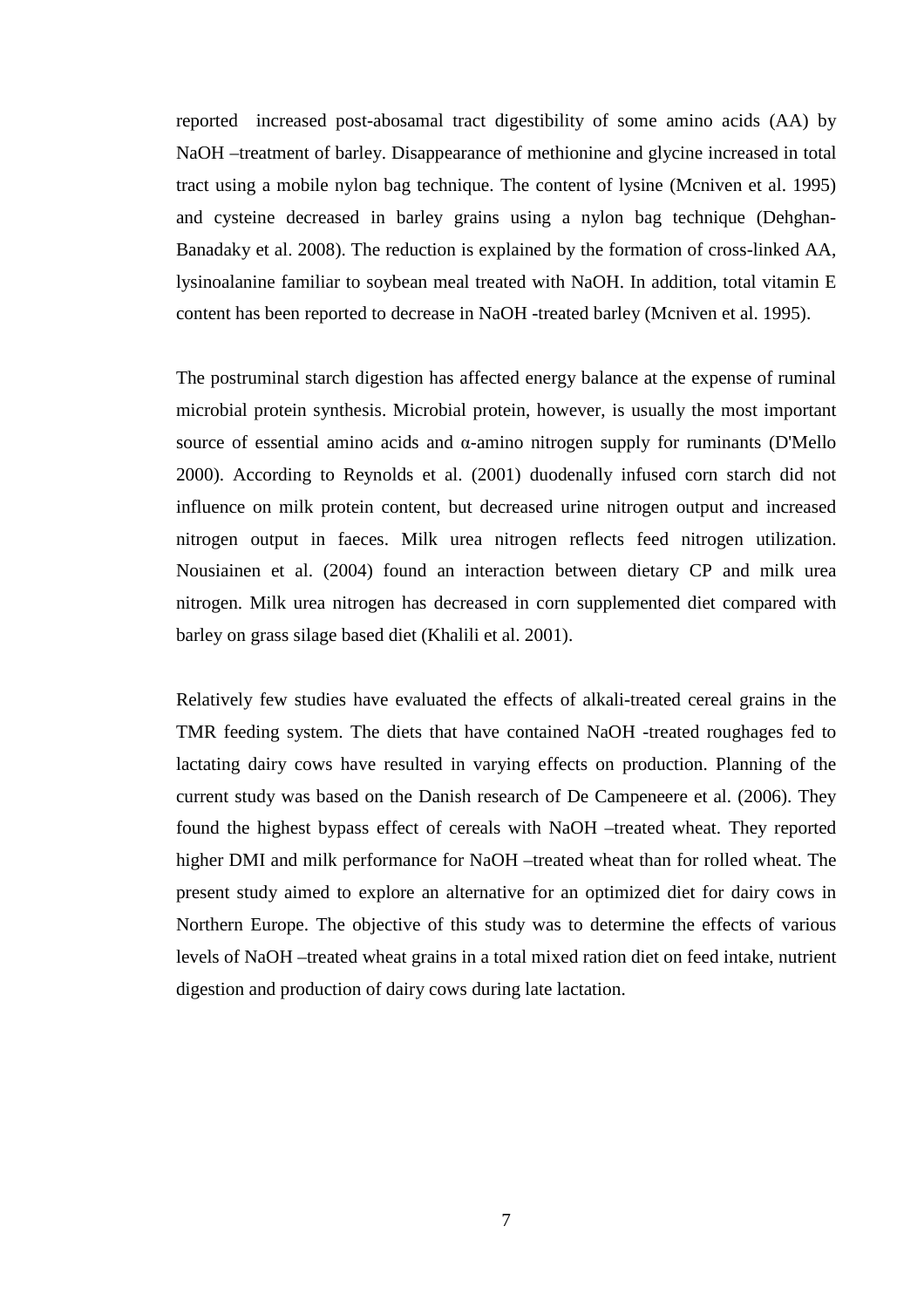# **2 MATERIALS AND METHODS**

#### **2.1. The place and time of the study conducted**

This study was conducted at an experimental farm of Swedish University of Agricultural Sciences, Umeå, Sweden (63°45´N, 20°17´E) from September to November 2010. The loose house barn had two separate sections, a warm and cold section. The cows used in this study were placed in the warm section. All cows were loose but their feed consumption was controlled by specific feeding cups (RIC-system, Insentec B.V. Marknesse, The Netherlands) so that each group of animals had access only to a particular section with the aid of the transponders. This ensured the right diet for the right animals. The feed was distributed as TMR *ad libitum* and the cows had free access to water. The cups were equipped with weights and the system registered the time of eating and amount of feed intake.

## **2.2. Preparation of feeds**

The wheat grains (*Triticum aesivum L.*) were treated with sodium hydroxide to shift degradation towards the duodenum. By this method, it is possible to increase feed consumption and feed utilization by reducing the loss of energy as methane or heat in the rumen digestion. The NaOH –treatment of wheat was prepared by a modified method of De Campeneere et al. (2006). Wheat treated with NaOH was prepared by adding fine-grade NaOH (30g/kg) to whole dried wheat grains (140 g of DM/kg). This preparation was mixed for 2-3 minutes and after this 400 liters of water was added. Mixing continued for 10-15 minutes until the solution was absorbed into the grains. The mix was spread to a 20-40 cm high carpet and cooled down for 24 hours. NaOH-treated dry wheat was stored for 6-9 months in a silo and spread to a 2 m high carpet. The treated wheat was mixed again with water when feeding. 3800 kg of 3% NaOH-treated dry wheat was mixed with 600 l of water for 2-3 minutes.

Grass dominated by timothy (*Phleum Pratense* L.*)* was early-harvested grass and all dietary treatment diets were based on it. The seed mixture contained 20% of red clover, Betty, and two varieties of timothy, Jonatan 40% and Grindstad 40%. Grass was harvested from three fields on 17.6.2010. Both Field 1 (6.65 ha) and Field 2 (9.03 ha)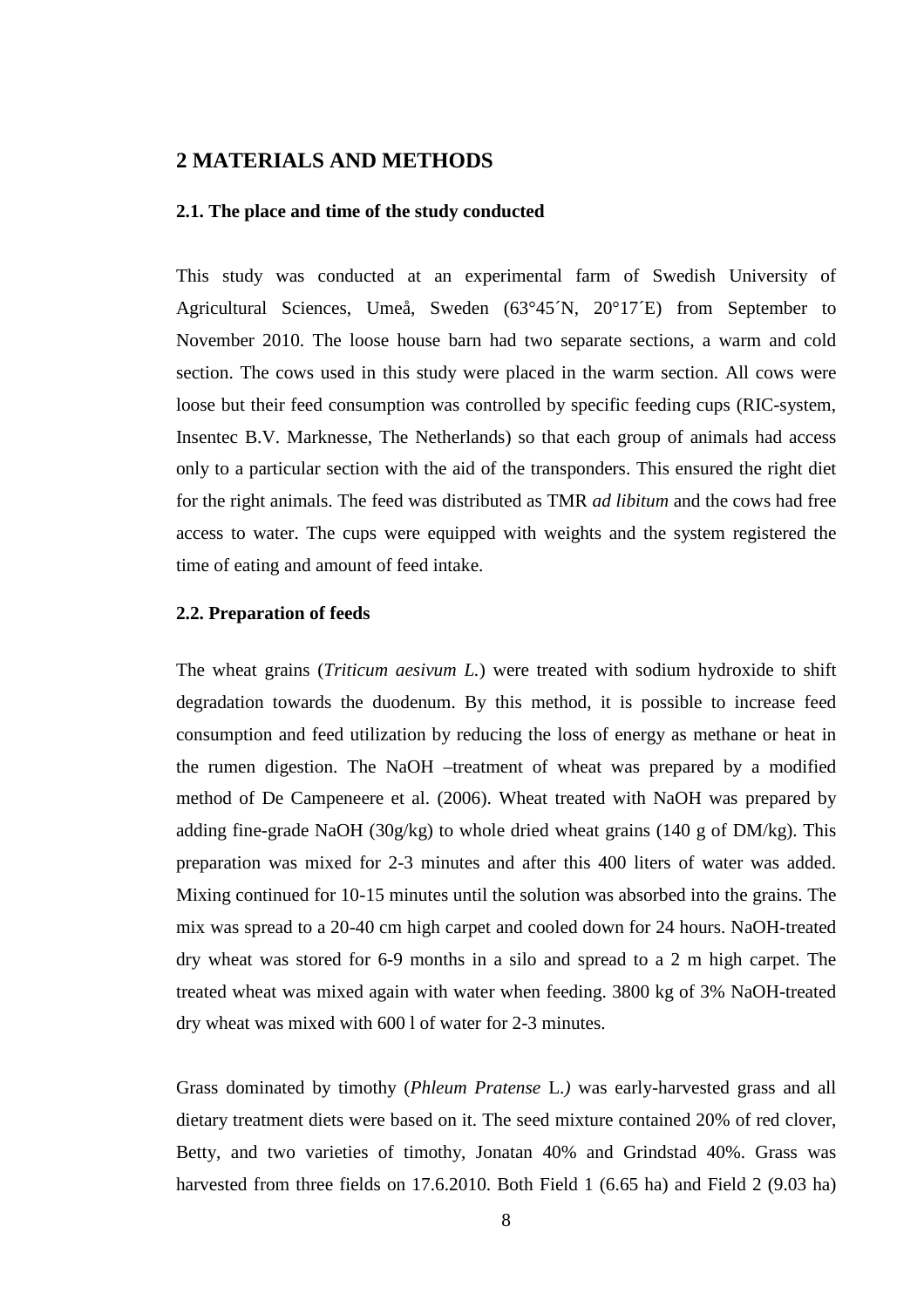were sowed in 2009 and Field 3 (16.3 ha) in 2007. Grass was sowed with barley on every field. Grass was cut by a mower (Kverneland, working breadth 3.6 m) and picked up and chopped with a precision chaff-cutter harvester (JF ES 5000 Meta Q Protec, volume 50 m<sup>3</sup>). The preservative used was Promyr<sup>®</sup> XR 630 and the amount of preservative used was 3.5 l/ 1000 kg of fresh matter. Promyr® XR 630 is a mixture of formic acid and propionic acid. Propionic acid is often used for inhibiting the growth of mold in cereal grains and total mixed rations. Grass herbage was compacted in bunker silo by a tractor (weight 14 000 kg) and crossed four times per 30 cm of grass material. The silo was covered with plastic and woodchips. The silo was 5.9 x 3 x 23 m of size.

#### **2.3. Animals and management**

There were 23 dairy cows of Swedish red breed in the study, placed in seven replications of a 4 x 4 Latin square design. Seventeen of the cows were multiparous, averaged 147 days in milk (DIM) (SD 48) and their daily milk production averaged 28.4 kg (SD 5.01) in the beginning of the study. The 6 primiparous cows averaged 159 DIM (SD 41) and their daily milk production averaged 26.0 kg (SD 1.41). The order of treatments in the design was randomized. The cows were allocated to treatments depending on their parity, DIM and milk production. The cows were kept in warm loose house barn throughout the experiment.

Treatments consisted of four complete diets that had the same percent of forage to concentrate of 52:48 on DM basis. However, they differed in the main energy source. The four treatments contained barley and oats in the ratio of 1:1 (O/B), dried wheat in the ratio of 1:0 (DW), wheat and NaOH –treated wheat in the ratio of 1:1 (SW/DW) and NaOH –treated wheat in the ratio of 1:0 (SW). All the diets were formulated to have a DM content of 37% and CP content of 18% in a dry matter basis. The mix of oats and barley as well as wheat were ground and stored in tower silos. All the diets were supplemented with rapeseed meal to complete nitrogen and mineral requirements. The rapeseed meal (Brassica napus L. 49 and Brassica campestris L.) was a commercial pelleted product of a 00-variety that is low in glucosinolates and tannins.

The feeding interval affects the rate of feed degradation. The cows were fed twice daily at 0800 and 1700 into the feeding cups, which were allocated in a row and six cows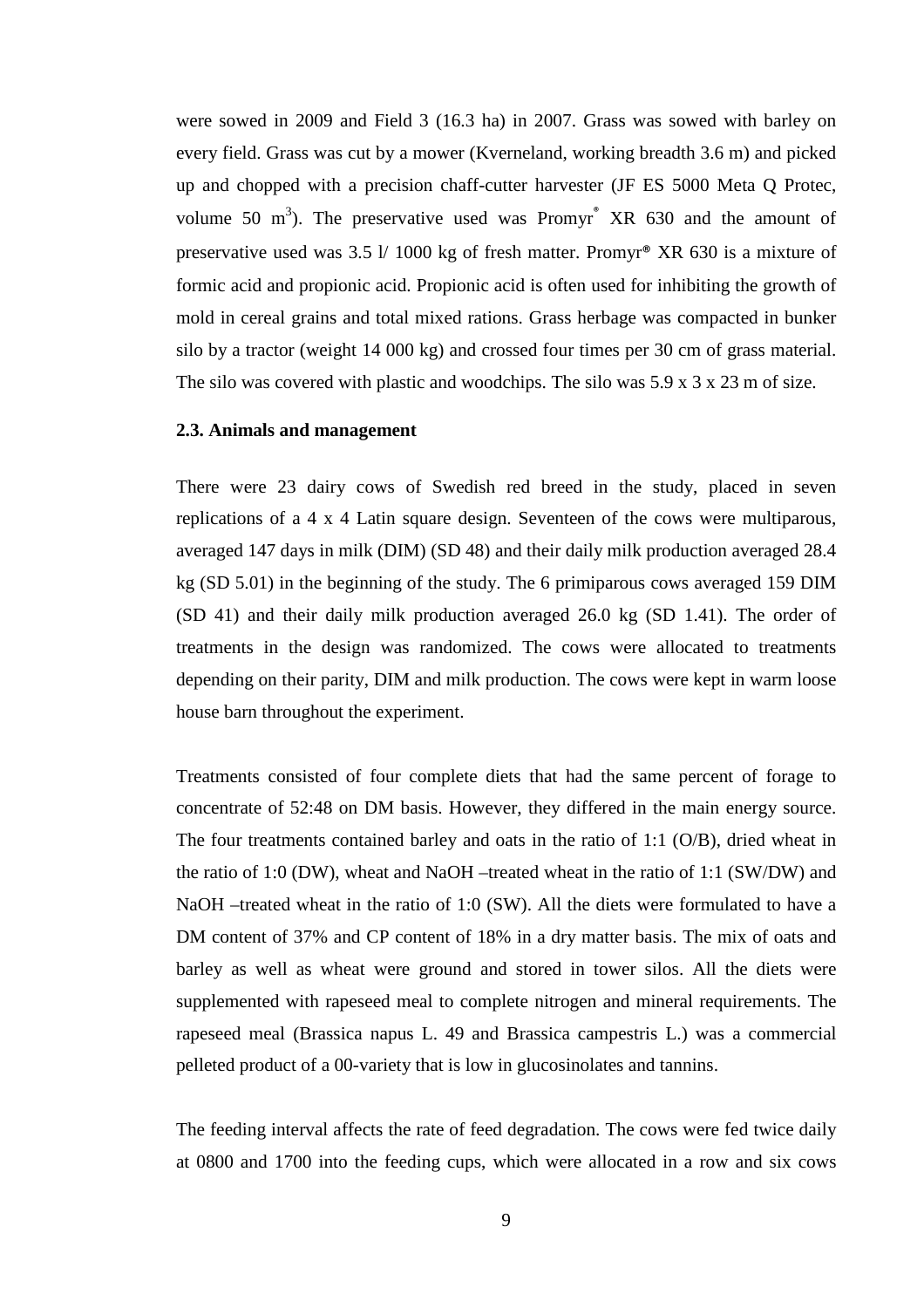shared four cups. Body weight (BW) was measured individually daily after milking and recorded automatically. It represents protein and fat deposition in the body tissue. Average BW of multiparous cows was 655 kg (SD 49) and that of primiparous cows 548 kg (SD 39) at the beginning of the study. The cups were emptied daily and cleaned once per week. Refusals were not allowed to be less than 5 kg per day. Feeds were offered as TMR *ad libitum* and the cows were provided constant access to water. The TMR mixer (Nolan A/S, Viborg, Denmark) was mixing the components with rotary paddles for seven minutes. Each animal continued to the next diet within periods (Table 1).

Table 1. Design of the study.

|             |            |            |               |              |              | Lactating dairy cows <sup>a</sup> |          |
|-------------|------------|------------|---------------|--------------|--------------|-----------------------------------|----------|
| Period      | Start      | Stop       | Length d Alfa |              | Beta         | Càmma                             | Delta    |
|             | 2.9.2010   | 22.9.2010  | 21            | <b>B(DW)</b> | A(O/B)       | D(SW)                             | C(SW/DW) |
| $\mathbf I$ | 23.9.2010  | 13.10.2010 | 21            | C(SW/DW)     | <b>B(DW)</b> | A(O/B)                            | D(SW)    |
| Ш           | 14.10.2010 | 10 11 2010 | 28            | A(O/B)       | D(SW)        | C(SW/DW)                          | B(DW)    |
| IV          | .2010      | 12.2010    | 21            | D(SW)        | C(SW/DW)     | <b>B</b> (DW)                     | A(OB)    |

a Each cow in a square attends all the treatments according to the 4x4 Latin square design, O/B=oats/barley, DW=dried wheat, SW/DW=a mix of NaOH-treated wheat and dried wheat, SW=NaOH-treated wheat.

### **2.4. Collection and analysis of samples**

### **2.4.1. Feed samples**

The nutrients were analyzed according to NorFor (2010). Both silage and concentrates were analyzed for DM, CP, crude fat (CF), NDF, indigestible NDF (iNDF), starch, WSC, ash and acid insoluble ash (AIA). In addition, silage samples were analyzed for pH, NH4-N, lactic acid, VFA and ethanol.

The feed samples were collected representatively during the sample collection week, which was the last week of each period. Each period was planned to last three weeks. Due to a technical problem with the feeding equipment, the third period lasted a week longer (Table 1). Feed samples were collected from individual feed ingredients and from TMR as mix samples. The determinations of DM and ash were conducted in a laboratory of Umeå University, SLU. DM1 determination was conducted by drying fresh silage samples in 60°C for 48 h (NorFor 2010). Thereafter, the samples were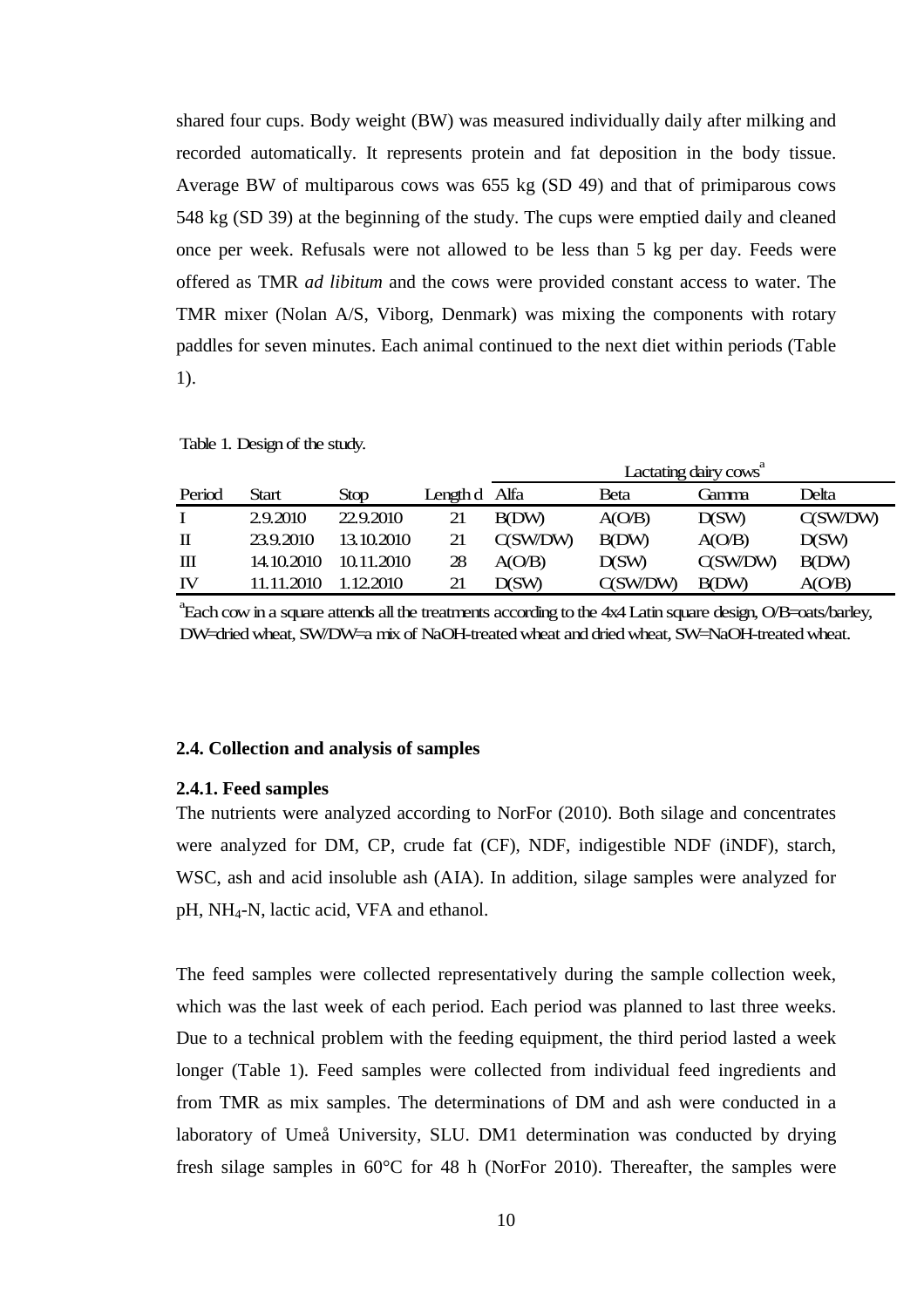pooled and milled through a 2 mm screen in a cutting mill (SM 2000, Retsch GmbH, HAAN, Germany). A part of this fraction was milled through 1 mm screen for DM2 and ash determinations. DM2 was determined by drying 2.0 g of sample in a crucible in 105°C for 16 h in duplicate. Taking a representative sample on TMR is problematic because the ingredients assort and the sample, therefore, is not uniform quality. Ash determination was made in 550 °C for 3 h.

Total DM content was calculated according to instructions given by NorFor (2010).  $(1)$  DM = DM1  $\times$  DM2

The reconstituted samples were carefully mixed (hand agitation) and analyzed for concentration of CP (AOAC. 1984; method 7.015), neutral detergent fibre (NDF) with addition of sulphite and amylase (Chai and Udén 1998), WSC (Larsson and Bengtsson 1983) and starch (Larsson and Bengtsson 1983). Indigestible NDF concentrations were determined in triplicate by incubating samples in the rumen for 288 h using nylon bags (12  $\mu$ m pore size and effective surface areas of 100-200 cm<sup>2</sup>) and then determining the NDF concentration of the residues using the same procedure as for the other NDF concentrations. Solubility of NDF in the rumen is described as EFD –value (efficient fiber degradation).

#### **2.4.2. Urine and faecal samples**

The faecal samples were collected during the sample collection week in three days. Two separate faecal samples, pooled and single were collected straight from rectum. The animals were separated to a stall after milking for sample taking. The single samples were collected from each and every cow in the trial. Both urine and pooled faecal samples were collected from cows in the second (or third) square. By this method, it is possible to evaluate the differences within the cow between consecutive days. The single and pooled faecal samples (250 ml fresh matter) were placed into aluminum container and dried in 60ºC for 48 h. The next sample was spread to the top of former pooled sample and dried the same way, so that there were samples from two days. The samples were milled over a 1 mm screen in a cutting mill (SM 2000, Retsch GmbH, HAAN, Germany). They were analyzed for content of N, NDF and iNDF using near infrared spectroscopy (NIRS) at Valio research laboratory (Valio, AS, Finland). The urine samples were collected by using spontaneous urinates stimulated by tickling the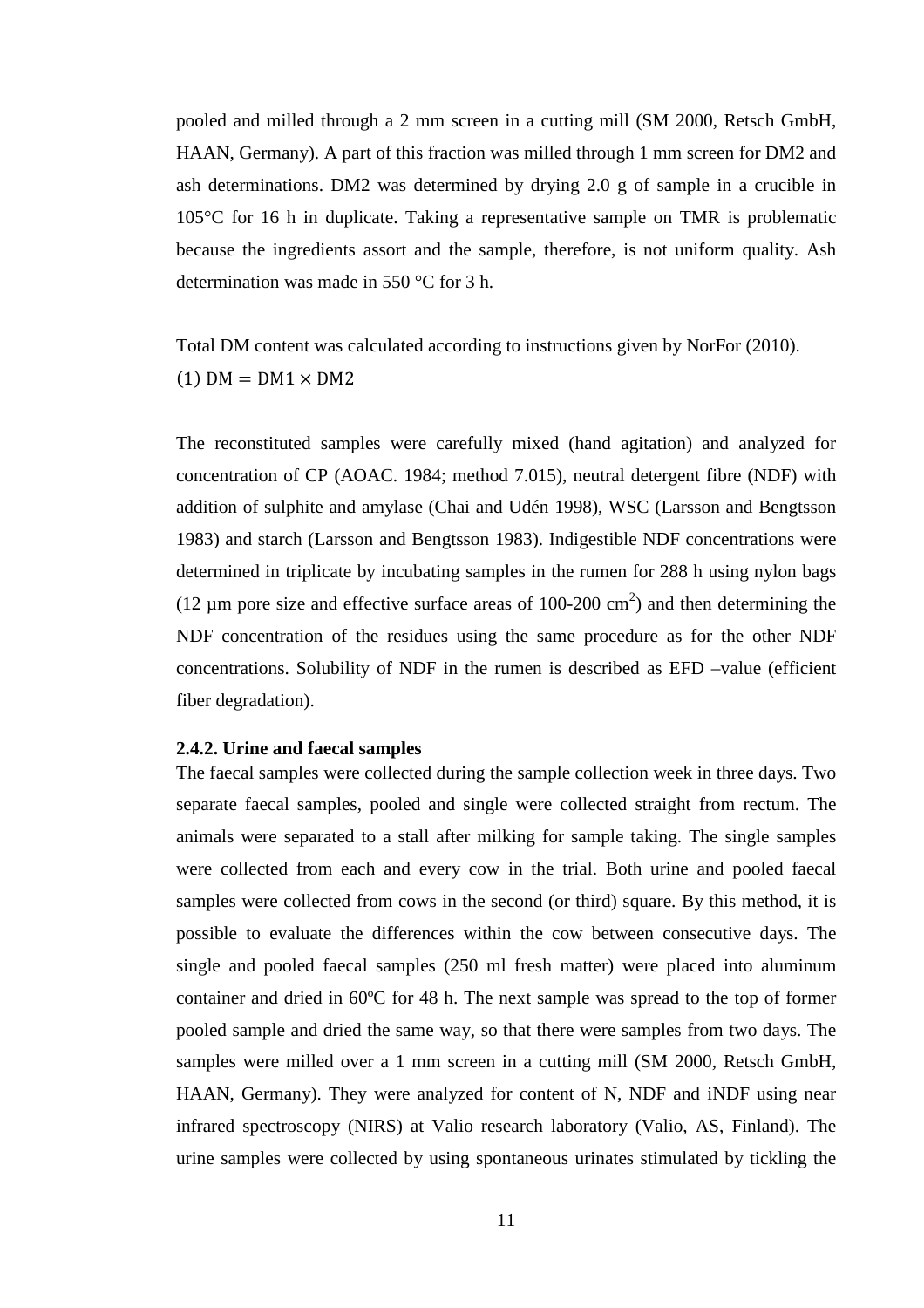caudal udder with straws. Approximately 250 ml urine was gathered in a test tube only from the same cows as the pooled faecal samples were gathered. Urine was directly frozen in -20°C for later analyses. It was analyzed only for nitrogen in order to measure total volume because there are some references of increased volume associated with NaOH-treatment.

## **2.4.3. Feed intake and milk production**

A ration of concentrate to silage and milk yield are factors that partly explain variation in dry matter intake (DMI). On the other hand, intensive starch degradation in the rumen can influence not only appetite but also cause severe metabolic disorders by lowering rumen pH. The distribution of feed was organized by using individual feed cups. The Roughage Intake Control™ feeder (Insentec B.V. Marknesse, The Netherlands) registered the ratio of concentrate to silage, DMI and time intervals of intake of each animal. The diets were delivered according to pretrial observations of DMI and adjusted to *ad libitum* level feeding. They were mixed once a day in the complete diet feeder. The feed was analyzed in the end of every period to ensure the composition of feed at preceding period.

Individual milk yield was automatically recorded at every milking using a gravimetric method (S.A. Christensen & CO, Kolding, Denmark). The composition was determined in the end of each period on two consecutive days using a pooled sample of the two recordings, morning and evening recordings separately. The cows were milked at approximately 0600 and 1500 h. The samples were stored in 4°C and sent to a local dairy (Norrmejerier).

## **2.5. Calculations of the results and statistical analysis**

Feed values were calculated according to Swedish feed table (2003). In addition, the feed table was used for completing the contents of minerals. The feed evaluation system for bovine diets is based on metabolizable energy (ME) both in Finland and Sweden (Formula 2). The content of ME in feeds was calculated using VOS value (ruminal fluid digestible organic matter). The VOS value was determined by in vitro method of Lindgren (1979). The VOS value was also used in calculations of the organic matter digestibility (OMD, Formula 4).

 $(2) \text{ ME} = 0.16 \times \text{VOS} - 1.91$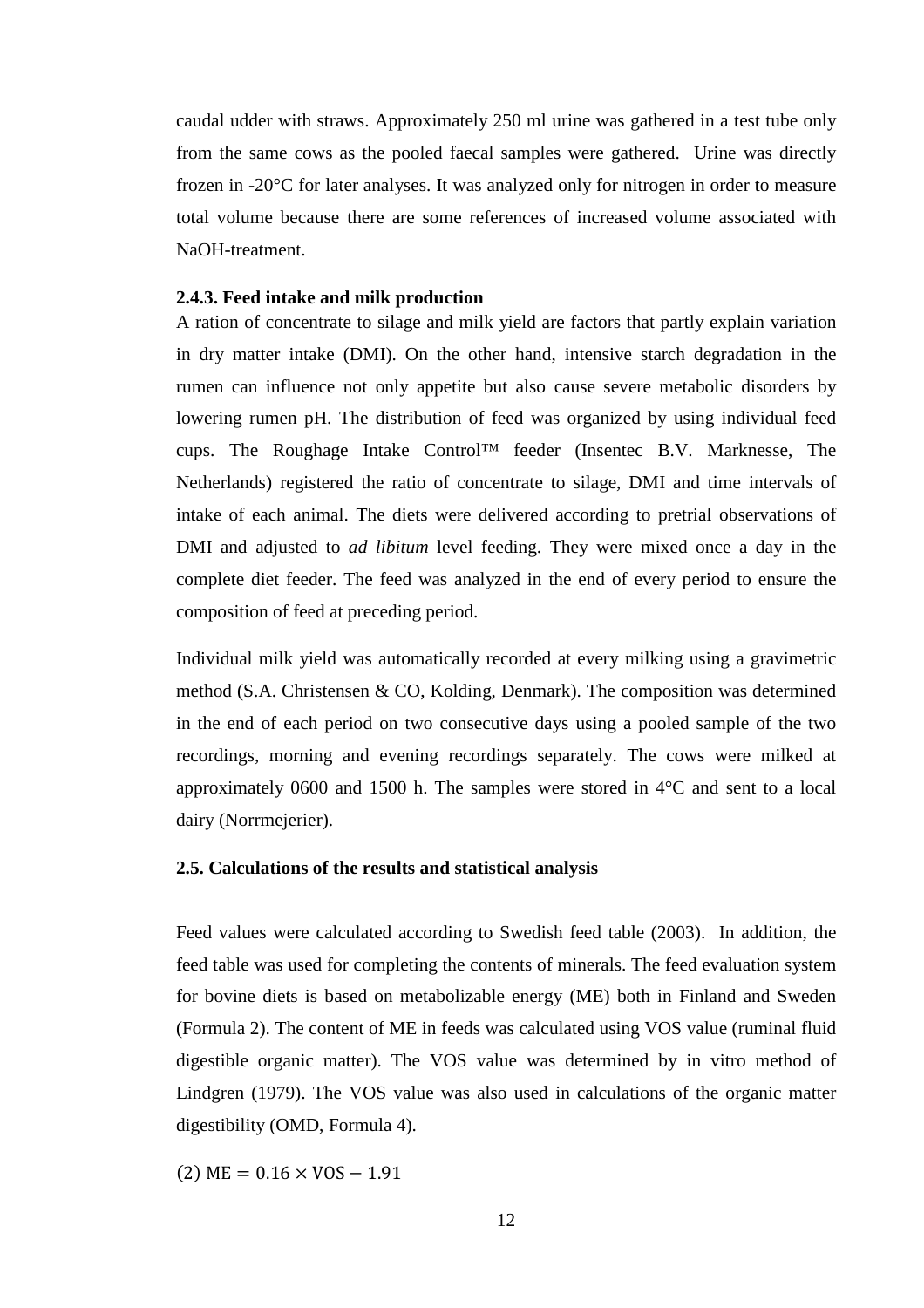Protein evaluation was based on AAT- PBV system. The system is based on the results of protein metabolism studies. Protein synthesized in the rumen by microbes and the RUP, are the most important sources of protein in ruminants. The EPD value (efficient protein degradation) was used for calculating AAT and PBV values. The EPD value is defined as a proportion of the CP degraded in the rumen. The EPD value is defined after animal studies for a particular feed. It is determined using a rumen outflow rate of 8% per hour and sample taking after 2, 4, 8, 16, 24 and 48 hours of nylon bag incubations. AAT and PBV calculations are based on publication of Lindgren (1979). The AAT means the amino acids absorbed in the small intestine. This fraction is utilized for production and maintenance. The PBV is the protein balance in the rumen and indicates the sufficiency of the rumen degraded protein and the ratio of protein and energy. Nitrogen was measured using the Kjeldahl procedures.

Apparent diet digestibility was determined using acid insoluble ash (AIA) as an internal marker (Van Keulen and Young 1977). Digestibility of DM was calculated according to formula 3 below. Digestibility of NDF, CP and starch were calculated according to formula 4.

(3) 
$$
DMD = 1 - \frac{\text{concentration of AIA in diet}}{\text{concentration of AIA in faced DM}}
$$

\n(4)  $OMD = 1 - \frac{\text{concentration of AIA in diet}}{\text{concentration of AIA in faces}} \times \frac{\text{concentration of OM in faces}}{\text{concentration of OM in diet}}$ 

It has been suggested that NaOH –treatment increases urine volume (Bannink et al. 1999). The amount of water intake was not measured. Formula for calculating urine output volume is presented in Formula 5. The formula takes into account the body nitrogen retention.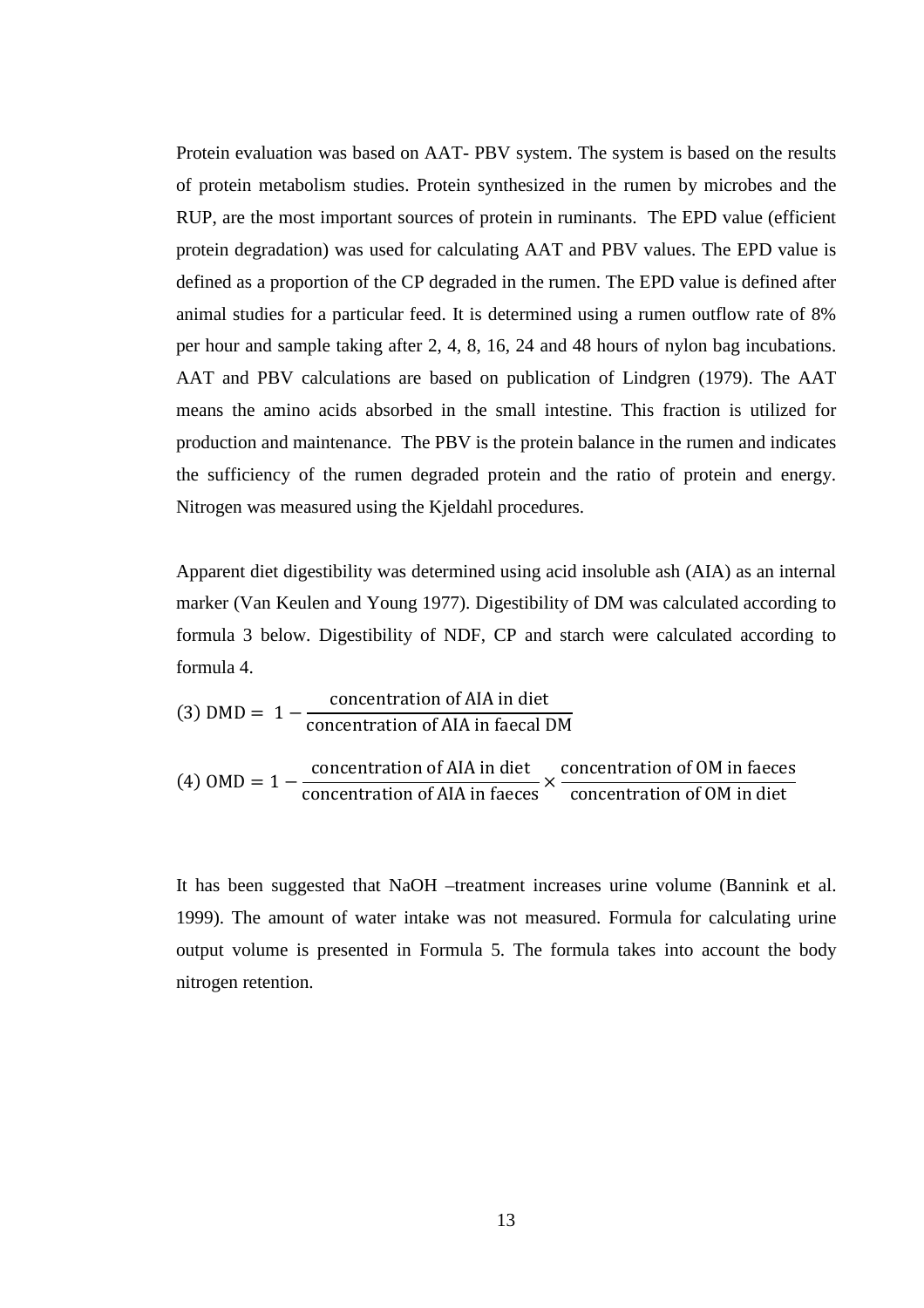(5) Urine output volume

 $N = (N \text{ intake} - m \text{ilik } N - \text{facal } N - \text{Nbal}) / \text{urine } N \text{ concentration},$ 

where Nbal=nitrogen balance. In calculating N balance, nitrogen retention was calculated using metabolizable energy balance (MEB). The ME requirement was calculated according to Swedish feed table (2003). The equation lies on the assumption of energy retention in body tissues and protein content in it.

 $(6)$  If MEB  $> 0$  then NBal = MEB/34 x 160 x 0.16 (7) If MEB  $< 0$  then NBal = MEB/(-28) x 160 x 0.16

Milk samples were analyzed for fat, protein, lactose and urea at Eurofins Steins Laboratorium SB (Jönköping, Sweden, Eurofins 2010), using a CombiFoss 5000 MilkoScan infrared technique. Energy corrected milk is calculated according to Sjaunja et al. (1990) as follows:

(8)ECM (kg/d) =  
milk yield (kg/d) × 
$$
(\frac{383 \times \text{milk fat} (\%) + 242 \times \text{milk protein} (\%) + 783.2}{3140})
$$

### **2.5.1. Statistical analysis**

There were 23 cows in the study, making up 92 measurements in total. From these measurements 10 measurements were invalidated, because they did not fit on the normal range of feed efficiency (FE) value (Britt et al. 2003). The normal range is 1.3- 1.7 kg energy corrected milk yield (ECM)/ kg DMI. Biologically impossible results were formed from four cows (the invalidated results by cow number and period were as follows: 1364 I,II,III,IV; 1345 II,III,IV; 1297 I; 438 I,II).

Data was analyzed by ANOVA for Latin square design according to GLM procedure of SAS, using the following model:

 $Y_{iikl} = \mu + S_i + P_i + C_k(S_i) + T_l + \varepsilon_{iikl}$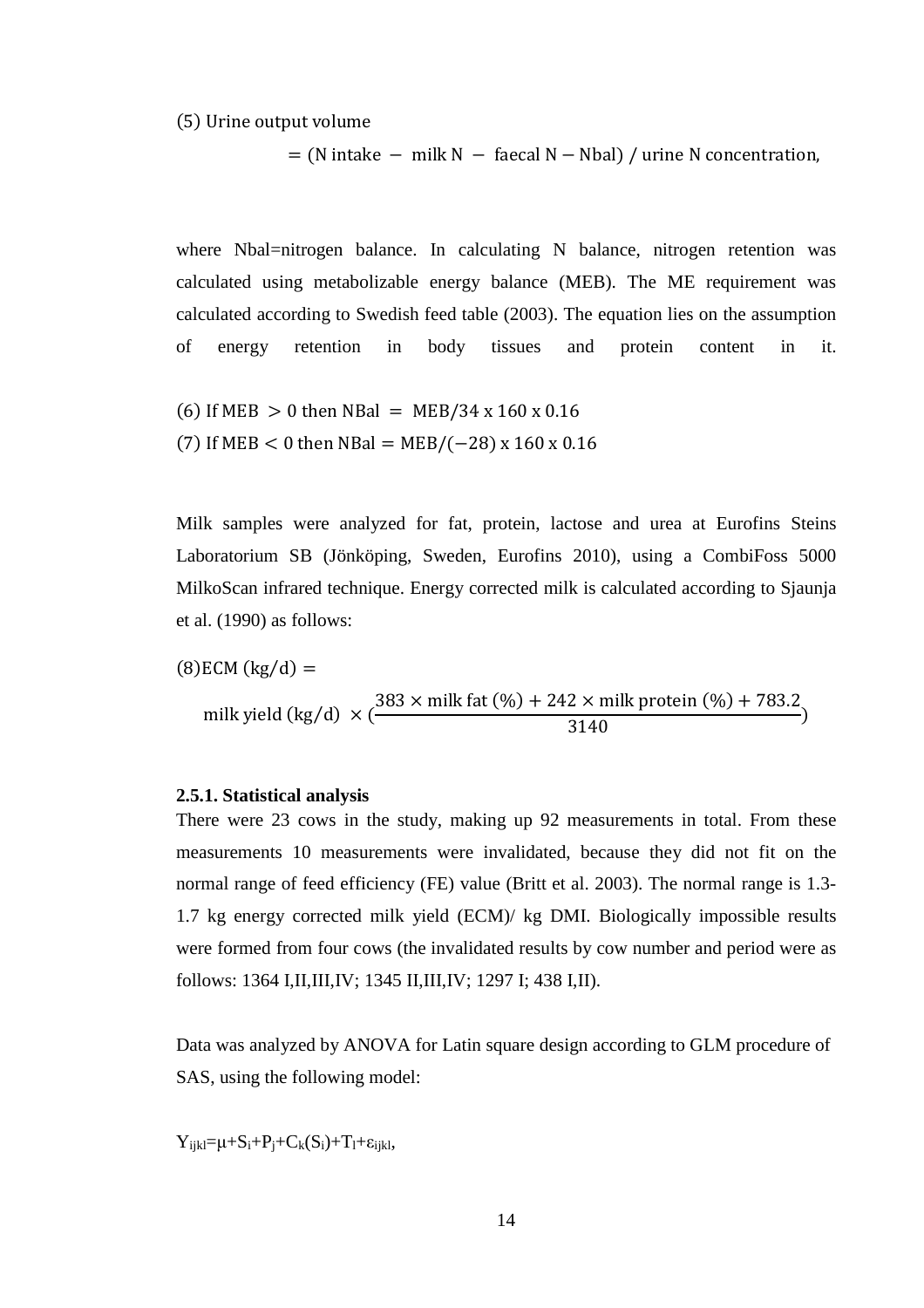where  $Y_{ijkl}$  is the independent variable,  $\mu$  the overall mean,  $S_i$  the effect of square (i=1 -7),  $P_j$  the effect of period (j=1 - 4),  $C_k(S_i)$  the effect of a cow within the square I,  $T_1$ effect of treatment (l=1 - 4) and  $\varepsilon_{ijkl}$  is the residual error. The experimental unit is a cow in a period and the design is called change over design, as described by Morris (1999). The interactions period\*feed, square\*feed and square\*period were tested statistically to find out if we can leave these interactions out of the statistical model. The result was that there was no major significant interaction between these variables. Results are presented as least square means (LSM) with standard error of the means (SEM). Post-ANOVA differences between the treatment means were detected by contrasts testing the difference between the grains (O/B vs. DW) and the probability of linear and quadratic responses to increasing amount of NaOH –treated wheat in the diet. All statements of significance are based on the probability level of 0.05.

## **3 RESULTS**

### **3.1. Feed ingredients and diet composition**

Good quality grass silage is the base of a ruminant diet. DM content in feed affects silage quality. The DM content in wilted grass is normally 250-350 g/kg. The ensiling succeeds when conditions are anaerobic, which enable lactic acid fermentation. Lactic acid, produced by microbes, decreases the pH. A proper pH is 3.7-4.0 to limit the growth of detrimental micro-organisms. Good quality grass silage contains 50-150 g of WSC, 20 g VFA and 35-60 g lactic acid, per kg DM. On the other hand, a too low pH decreases intake of the feed. In this study, pH was slightly too high (Table 2). A too low sugar content combined with a high VFA content indicates problems in fermentation during preservation. A too high concentration of lactic, formic, acetic and butyric acid decreases feed palatability and protein value of feed. Enzymes in grass start to degrade protein after harvesting and the end-product from this reaction is ammonium nitrogen. The ratio of ammonium nitrogen to total nitrogen should be less than 80 g/kg N. The NH4-N concentration was too high and indicates extensive fermentation. Also the amount of soluble nitrogen per total nitrogen indicates protein degradation in silage. This is less than 400 g/kg N for a good quality silage. A proper concentration of CP is 140-170 g/ kg DM. The nitrogen fertilizers, time of mowing and plant species have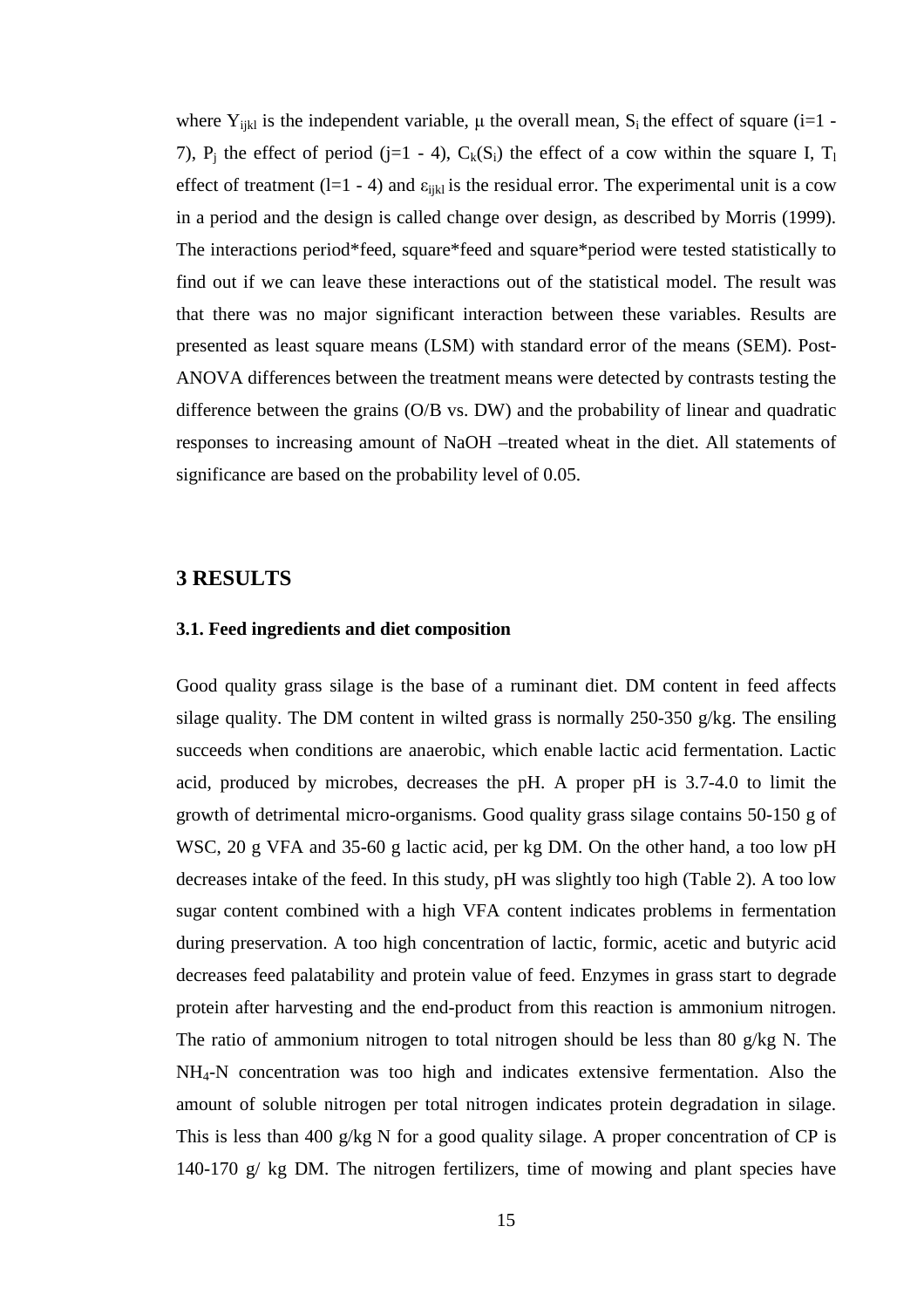effect on it. The amounts of nitrogen fertilizer were 80 kg for the first harvest and 40 kg for the second. A high concentration of butyric acid is an indicator of a fermentative error. In this study, butyric acid concentration was more than five times higher than recommended. This has a remarkable effect on silage quality. A good quality of silage contains less than 1g butyric acid per kg DM (Swedish feed table 2003).

The chemical composition of the feed ingredients and diets is presented in Table 2 and Table 3, respectively. The oat and barley contain naturally less starch than wheat. Oat has especially high content of DM compared to barley or wheat. Due to the seed coat oat has high fiber content. The content of CF is higher in oat that in other grains. Both oat and barley contain less starch than wheat. Even so, the starch concentration of wheat was not especially high. Oats/barley diet contained 5 g more of CF, 35 g more of NDF and 15 g more of iNDF, respectively, than DW on DM basis. The diet contained 45 g/kg DM less of starch than DW diet. The NaOH –treatment increased the content of NDF and ash in wheat grains. The treatment decreased the content of iNDF, starch and WSC in the feed material. The treatment did not affect CP, CF or ME concentrations.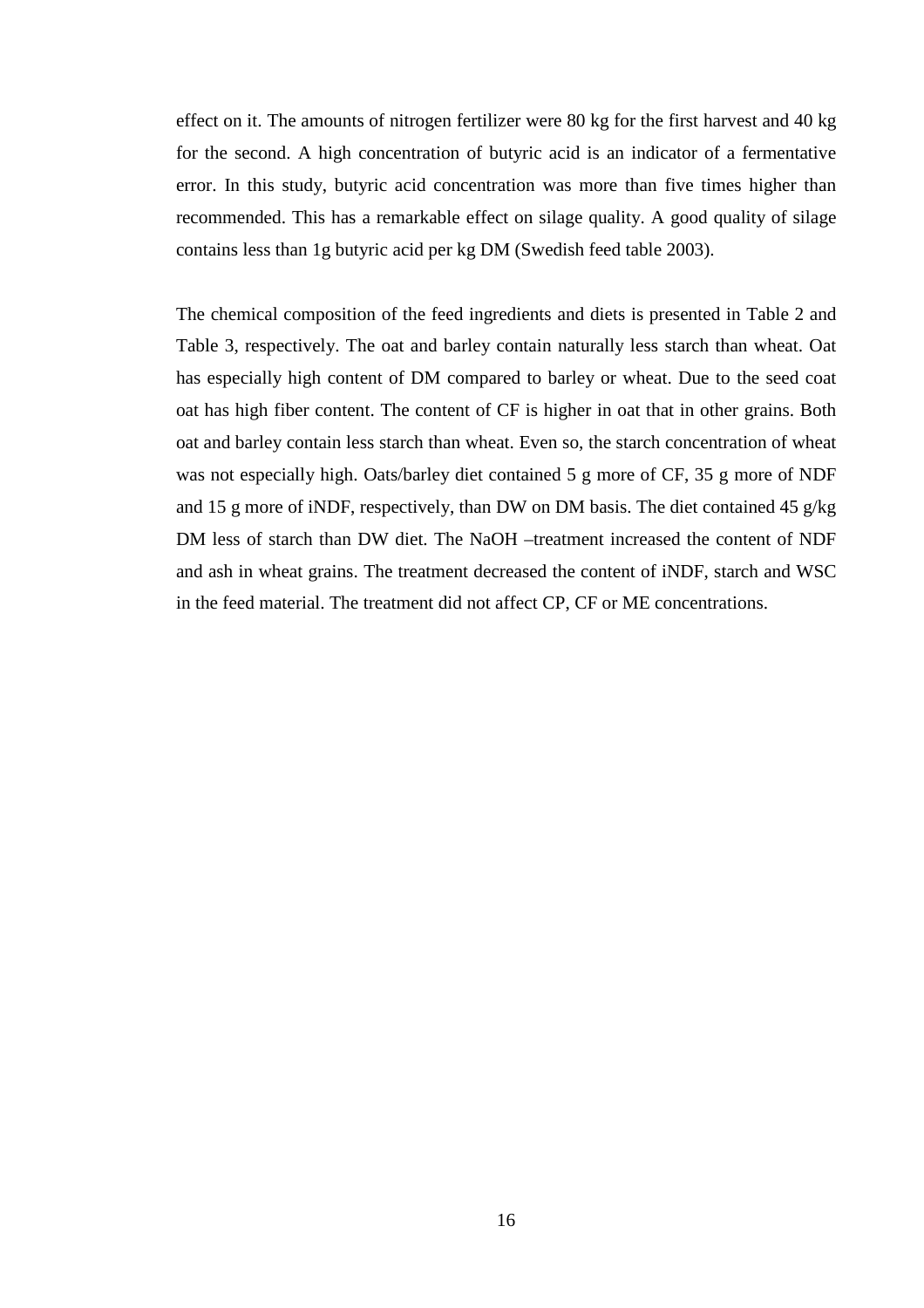| Item                                                                                                                                                                                            | <b>Grass</b> silage      | $\operatorname{SD}^{\mathrm{a}}$ | $\rm OB^b$ | SD   | $\mathbf{D}\mathbf{W}^{\mathsf{E}}$ | SD              | $SW^d$         | SD             | $RSM^e$                  | SD   |
|-------------------------------------------------------------------------------------------------------------------------------------------------------------------------------------------------|--------------------------|----------------------------------|------------|------|-------------------------------------|-----------------|----------------|----------------|--------------------------|------|
| $Dry$ matter $(g/kg)$                                                                                                                                                                           | $\overline{\mathrm{31}}$ | 3.6                              | 869        | 35   | 878                                 | 32              | 8              | 23             | 892                      | 5.6  |
| Crude protein                                                                                                                                                                                   | $\overline{\Box}$        | 28                               | 130        | 1.6  | $\overline{4}$                      | $\overline{14}$ | $\overline{4}$ | $\frac{4}{3}$  | 345                      | 5.8  |
| Crude fat                                                                                                                                                                                       | 26.4                     |                                  | 40.0       |      | 2.4                                 |                 | 19.8           | $\ddot{\cdot}$ | 80.6                     |      |
| Ě                                                                                                                                                                                               | $\infty$                 | 10.9                             | 246        |      | 129                                 |                 | 164            | 27.2           | 318                      |      |
| $\mathbb{R}^2$                                                                                                                                                                                  | 88.5                     |                                  | 76.6       |      | 24.0                                |                 |                | $\ddot{\cdot}$ |                          |      |
| NDF (g/kg NDF)                                                                                                                                                                                  | $\overline{17}$          | 5.5                              | 312        |      | 186                                 |                 | $58$<br>35.4   |                | 234                      |      |
| <b>Starch</b>                                                                                                                                                                                   | 165                      | 11.70                            | 488        | 13.7 | 637                                 | 18.2            | $\Theta$       | 10.9           | $\infty$                 | 6.20 |
| WSC <sup>h</sup>                                                                                                                                                                                | 13                       | 0.40                             | 163        |      |                                     |                 | 10.5           |                | 86.2                     |      |
| <b>Ash</b>                                                                                                                                                                                      | 84.4                     | 2.10                             | 28.9       | 1.60 | 26.7<br>21.4                        | 0.60            | 67.1           | 1.40           | 89.8                     | 2.90 |
| $\mathbf{A}\mathbf{A}^i$                                                                                                                                                                        | 19.8                     | 0.80                             | 7.9        | 1.60 | 0.4                                 | 0.10            | 23             | 0.60           | 13                       | 0.20 |
| Feeding values                                                                                                                                                                                  |                          |                                  |            |      |                                     |                 |                |                |                          |      |
| ME (MI/kg DM)                                                                                                                                                                                   | $11.0\,$                 | 0.20                             | 12.4       | 0.00 | 14.0                                | 0.00            | 13.3           | 0.00           | 12.5                     | 0.10 |
| $AA^k$                                                                                                                                                                                          | 71.4                     | 0.50                             | 79.3       | 0.20 | 95.0                                | 0.00            | 90.7           | 0.10           | $\overline{\mathcal{R}}$ | 2.5  |
| $\ensuremath{\mathsf{P}\mathsf{B}\mathsf{V}}$                                                                                                                                                   | 47.2                     | 270                              | $-27$      | 1.35 | $-126$                              | 1.50            | $-5.4$         | 260            | $\mathcal{Q}$ 4          | 2.50 |
| Fernentation quality of silages                                                                                                                                                                 |                          |                                  |            |      |                                     |                 |                |                |                          |      |
| $\text{QMD}^{\mathrm{m}}(\text{gkg})$                                                                                                                                                           | 765                      | $\frac{4}{11}$                   |            |      |                                     |                 |                |                |                          |      |
| Ħ                                                                                                                                                                                               | $\frac{1}{2}$            | 0.10                             |            |      |                                     |                 |                |                |                          |      |
| NH <sub>4</sub> -N (g/kg N)                                                                                                                                                                     | 89                       | 9.76                             |            |      |                                     |                 |                |                |                          |      |
| Lactic acid                                                                                                                                                                                     | 67.3                     | 5.20                             |            |      |                                     |                 |                |                |                          |      |
| Aceticacid                                                                                                                                                                                      | 33.8                     | $\frac{6}{2}$                    |            |      |                                     |                 |                |                |                          |      |
| Propionic acid                                                                                                                                                                                  | 22                       | 0.20                             |            |      |                                     |                 |                |                |                          |      |
| Butyric acid                                                                                                                                                                                    | 5.8                      | $1.60\,$                         |            |      |                                     |                 |                |                |                          |      |
| Ethanol                                                                                                                                                                                         | 24.8                     | $\frac{1}{4}$                    |            |      |                                     |                 |                |                |                          |      |
| "Standard deviation of the mean, <sup>b</sup> oats/barley, 'Dried wheat, <sup>4</sup> NaOH-treated wheat, "Rapeseed meal, Neutral detergent fibre, <sup>st</sup> Indigestible neutral detergent |                          |                                  |            |      |                                     |                 |                |                |                          |      |
| fibre determined using nylon bag technique, "Water soluble carbohydrates, 'Acid insoluble ash, 'Metabolizable energy, "Annino acids absorbed in the small                                       |                          |                                  |            |      |                                     |                 |                |                |                          |      |
| intestine, Protein balance in the rumen, <sup>m</sup> Predicted organic matter digestibility according to Lindgren (1979).                                                                      |                          |                                  |            |      |                                     |                 |                |                |                          |      |

Table 2. Chemical composition of the feed ingredients (g/kg DN). ts (g/kg DM). Table 2. Chemical composition of the feed ingredien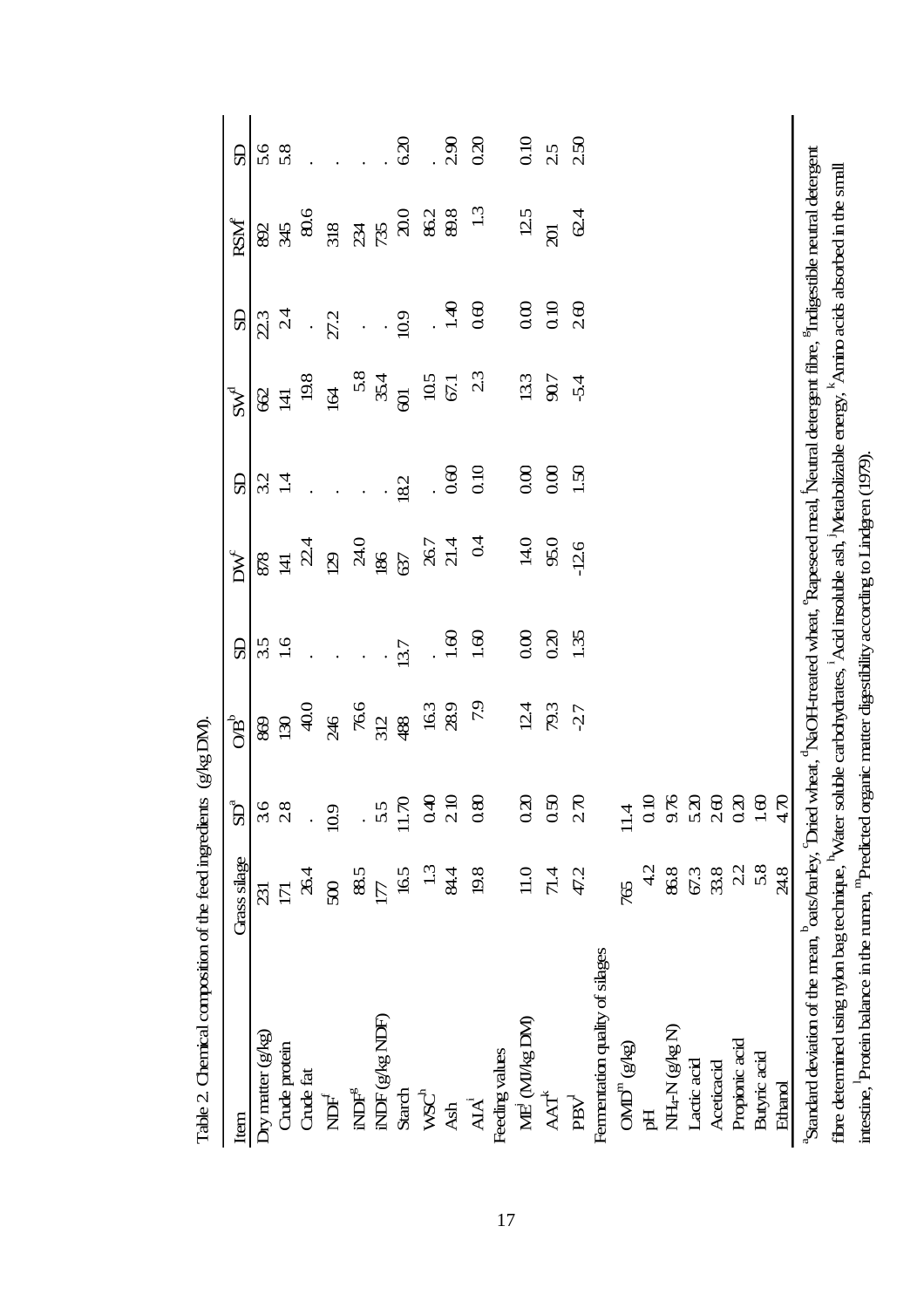|                                      | Diets <sup>a</sup> |           |           |           |              |           |           |      |
|--------------------------------------|--------------------|-----------|-----------|-----------|--------------|-----------|-----------|------|
| Item                                 | O/B                | <b>SD</b> | <b>DW</b> | <b>SD</b> | <b>SW/DW</b> | <b>SD</b> | <b>SW</b> | SD   |
| Contribution                         |                    |           |           |           |              |           |           |      |
| Grass silage                         | 520                |           | 520       |           | 520          |           | 520       |      |
| NaOH treated wheat                   | 0.0                |           | 0.0       |           | 170          |           | 340       |      |
| <b>Ground Wheat</b>                  | $0.0\,$            |           | 340       |           | 170          |           | 0.0       |      |
| Ground Barley/Oat                    | 340                |           | 0.0       |           | 0.0          |           | $0.0\,$   |      |
| Rapeseed meal                        | 140                |           | 140       |           | 140          |           | 140       |      |
| Composition                          |                    |           |           |           |              |           |           |      |
| Crude protein                        | 182                | 1.5       | 185       | 2.1       | 185          | 2.3       | 185       | 2.3  |
| Crude fat                            | 38.5               | 0.20      | 33.1      | 0.75      | 32.2         | 0.10      | 31.9      | 0.15 |
| NDF <sup>b</sup>                     | 389                | 5.9       | 354       | 8.3       | 353          | 6.7       | 361       | 9.4  |
| $i$ ND $Fc$                          | 74.1               | 1.47      | 57.7      | 2.86      | 53.4         | 1.47      | 51.4      | 1.58 |
| <b>Starch</b>                        | 175                | 9.6       | 220       | 7.9       | 222          | 5.6       | 213       | 5.2  |
| WSC <sup>d</sup>                     | 18.3               | 0.24      | 21.4      | 0.55      | 19.2         | 0.36      | 16.8      | 0.70 |
| Ash                                  | 66.8               | 0.66      | 64.5      | 1.03      | 70.7         | 1.96      | 77.9      | 3.01 |
| AIA <sup>e</sup>                     | 13.1               | 0.56      | 11.0      | 0.64      | 10.9         | 0.36      | 11.3      | 0.34 |
| Feeding values                       |                    |           |           |           |              |           |           |      |
| $\text{ME}^f(\text{MI/kg}\text{DM})$ | 11.7               | 0.09      | 12.2      | 0.15      | 12.1         | 0.08      | 12.0      | 0.06 |
| AAT <sup>g</sup>                     | 92.3               | 0.21      | 97.2      | 0.59      | 96.9         | 0.26      | 96.2      | 0.34 |
| PBV <sup>h</sup>                     | 32.6               | 1.37      | 29.6      | 2.27      | 30.4         | 2.09      | 31.5      | 2.07 |

Table 3. Chemical composition of TMR diets (g/kg DM).

a O/B=oats/barley, SD=standard deviation of the mean, DW=dried wheat, SW/DW=a mix of NaOH-treated wheat and dried wheat, SW=NaOH-treated wheat, <sup>b</sup>Neutral detergent fibre, <sup>c</sup>Indigestible neutral detergent fibre determined using nylon bag technique, <sup>d</sup>Water soluble carbohydrates, <sup>e</sup>Acid insoluble ash, <sup>f</sup>Metabolizable energy, <sup>g</sup>Amino acids absorbed in the small intestine, <sup>h</sup> Protein balance in the rumen.

The compositions of diets are presented in Table 3. Wheat diets contained almost the same amount of CP, NDF, ME, AAT and PBV. In general, the wheat diets contained on average 185 g of CP, 356 g of NDF and 12.1 MJ of ME in diet DM. Crude fat, iNDF and WSC concentrations decreased in wheat diets by increasing the NaOH –treated wheat in the diets. Ash content increased with increasing proportion of NaOH –treated wheat in the diets. Concentration of starch was highest as half of the wheat was substituted for NaOH –treated wheat and lowest as the dry wheat completely substituted for NaOH –treated wheat.

#### **3.2. Nutrient intake and digestibility**

Intakes of CF, NDF, iNDF, AIA and PBV were significantly higher in O/B diet than in DW diet. On the contrary, intakes of WSC, starch and AAT were significantly lower in O/B than DW diet. There were no significant differences in intakes of DM, OM, CP or ME between the diets. Digestibility of DM, OM and starch were significantly lower in O/B than DW. Digestibility of NDF and CP did not differ significantly between the O/B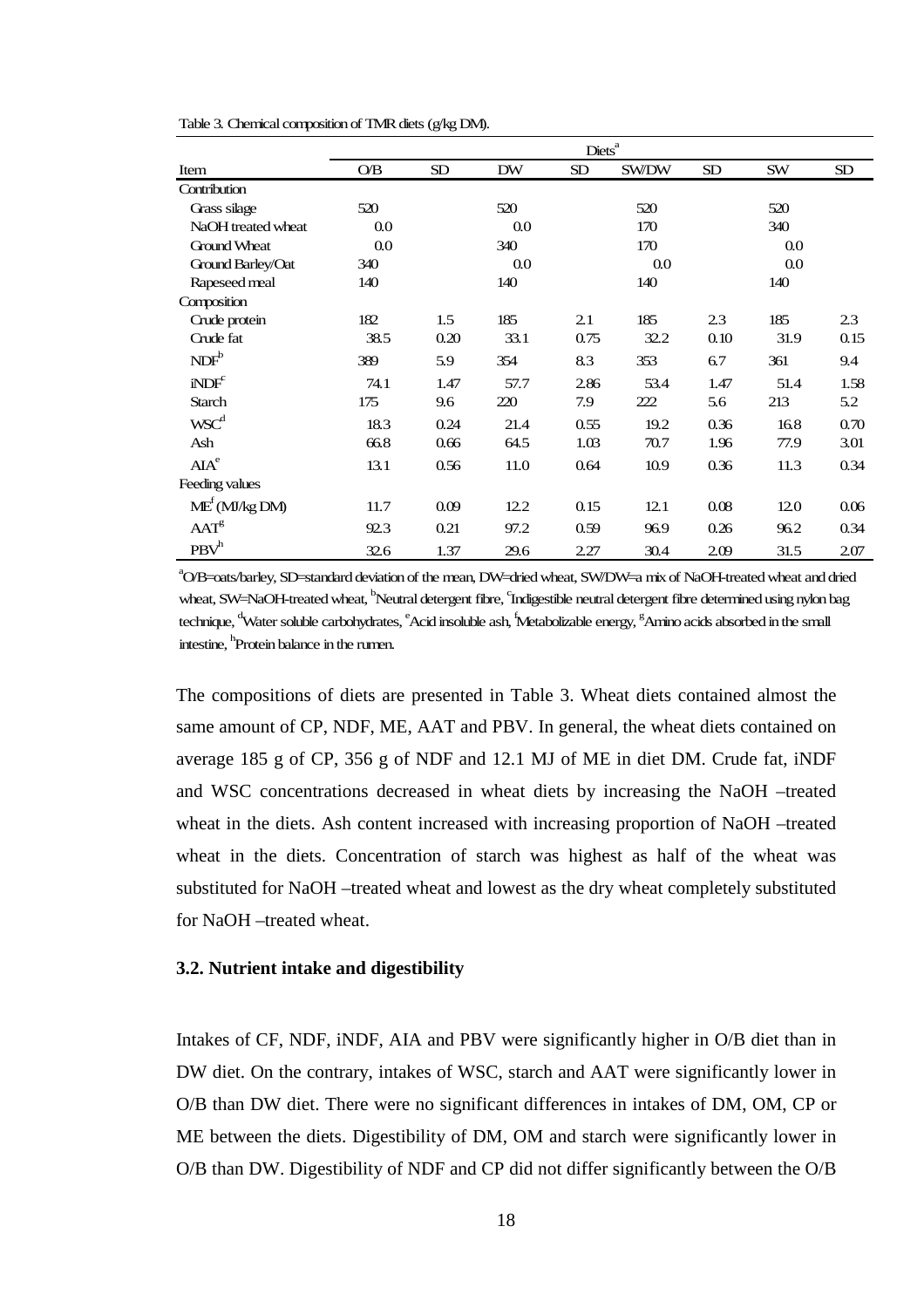and DW diets. The O/B and DW were similar in faecal composition except for CP concentration, which was significantly higher in DW.

DMI ( $P_0=0.02$ ) and OMI ( $P_0=0.02$ ) increased when half of the dry wheat was substituted for NaOH –treated wheat (Table 4). In addition, intake of CP, starch, ME and AAT increased in a quadratic manner. Intake of PBV increased linearly, with increasing amount of NaOH –treated wheat in the diet. Intake of iNDF decreased linearly. Intake of WSC, on the contrary, increased, as half of the dry wheat was substituted for NaOH –treated wheat but decreased as all of the dry wheat was substituted for NaOH –treated wheat.

Table 4. Least square means for intake and apparent digestibility of nutrients by lactating cows.

|                         |      |           | $\overline{\mathrm{Dist}}^a$ |      |            | Significance of the contrasts <sup>b</sup> |           |           |
|-------------------------|------|-----------|------------------------------|------|------------|--------------------------------------------|-----------|-----------|
| Item                    | O/B  | <b>DW</b> | SW/DW                        | SW   | <b>SEM</b> | O/B vs. DW                                 | L         | Q         |
| Number of observations  | 20   | 20        | 21                           | 21   |            |                                            |           |           |
| Intake, kg/d            |      |           |                              |      |            |                                            |           |           |
| Dry matter              | 21.5 | 21.3      | 22.2                         | 21.4 | 0.30       | <b>NS</b>                                  | <b>NS</b> | $\ast$    |
| Organic matter          | 20.0 | 19.9      | 20.6                         | 19.8 | 0.28       | <b>NS</b>                                  | <b>NS</b> | $\ast$    |
| Forage (kg DM/day)      | 11.3 | 11.2      | 11.6                         | 11.3 | 0.16       | <b>NS</b>                                  | <b>NS</b> | <b>NS</b> |
| Concentrate (kg DM/day) | 10.2 | 10.1      | 10.7                         | 10.2 | 0.15       | <b>NS</b>                                  | <b>NS</b> | ∗∗        |
| Crude protein           | 3.9  | 3.9       | 4.1                          | 4.0  | 0.06       | <b>NS</b>                                  | <b>NS</b> | $\ast$    |
| Crude fat               | 0.8  | 0.7       | 0.7                          | 0.7  | 0.01       | ***                                        | <b>NS</b> | <b>NS</b> |
| NDF <sup>c</sup>        | 8.4  | 7.5       | 7.9                          | 7.7  | 0.11       | ***                                        | <b>NS</b> | <b>NS</b> |
| iNDF <sup>d</sup>       | 1.6  | 1.2       | 1.2                          | 1.1  | 0.02       | ***                                        | ***       | <b>NS</b> |
| AIA <sup>e</sup>        | 0.3  | 0.2       | 0.2                          | 0.2  | 0.00       | ***                                        | <b>NS</b> | <b>NS</b> |
| WSC <sup>f</sup>        | 0.4  | 0.5       | 0.4                          | 0.4  | 0.01       | ***                                        | $**$      | $\ast$    |
| <b>Starch</b>           | 3.7  | 4.6       | 4.9                          | 4.6  | 0.06       | ***                                        | <b>NS</b> | ***       |
| $\text{ME}^g$ (MJ/d)    | 251  | 259       | 270                          | 258  | 3.5        | <b>NS</b>                                  | <b>NS</b> | ∗         |
| AAT <sup>h</sup> (g/d)  | 1982 | 2065      | 2151                         | 2064 | 28.1       | ∗                                          | <b>NS</b> | *         |
| $PBV^{i}(g/d)$          | 703  | 632       | 668                          | 677  | 10.6       | ***                                        | ∗∗        | <b>NS</b> |
| Number of observations  | 12   | 12        | 12                           | 12   |            |                                            |           |           |
| Digestibility, g/kg DM  |      |           |                              |      |            |                                            |           |           |
| Dry matter              | 714  | 747       | 759                          | 740  | 5.9        | ***                                        | <b>NS</b> | ∗         |
| Organic matter          | 733  | 764       | 774                          | 754  | 5.8        | ***                                        | <b>NS</b> | ∗         |
| <b>NDF</b>              | 659  | 675       | 698                          | 690  | 8.9        | <b>NS</b>                                  | <b>NS</b> | <b>NS</b> |
| Crude protein           | 712  | 728       | 734                          | 690  | 10.1       | <b>NS</b>                                  | ∗∗        | ∗         |
| <b>Starch</b>           | 944  | 966       | 974                          | 971  | 3.8        | ***                                        | <b>NS</b> | <b>NS</b> |

a O/B=oats/barley, DW=dried wheat, SW/DW=a mix of NaOH-treated wheat and dried wheat, SW=NaOH-treated wheat, SEM=standard error of mean calculated as  $n=20$ , Contrasts were as follows: Difference between the grains (O/B vs. DW), a linear (L) response to supplementing dried wheat for SW in the diet (L=DW vs. SW) and a quadratic response to supplementing dried wheat for SW (Q=DW and SW vs. SW/DW); \*P<0.05; \*\*P<0.01; \*\*\*P<0.001, <sup>c</sup>Neutral detergent fibre, <sup>d</sup>Indigestible neutral detergent fibre determined using nylon bag incubation technique, <sup>e</sup>Acid insoluble ash, <sup>f</sup>Water soluble carbohydrates,  $\mathrm{^g}\!$ Metabolizable energy,  $\mathrm{^h}\!$ Amino acids absorbed in the small intestine,  $\mathrm{^i}\!$ Protein balance in the rumen.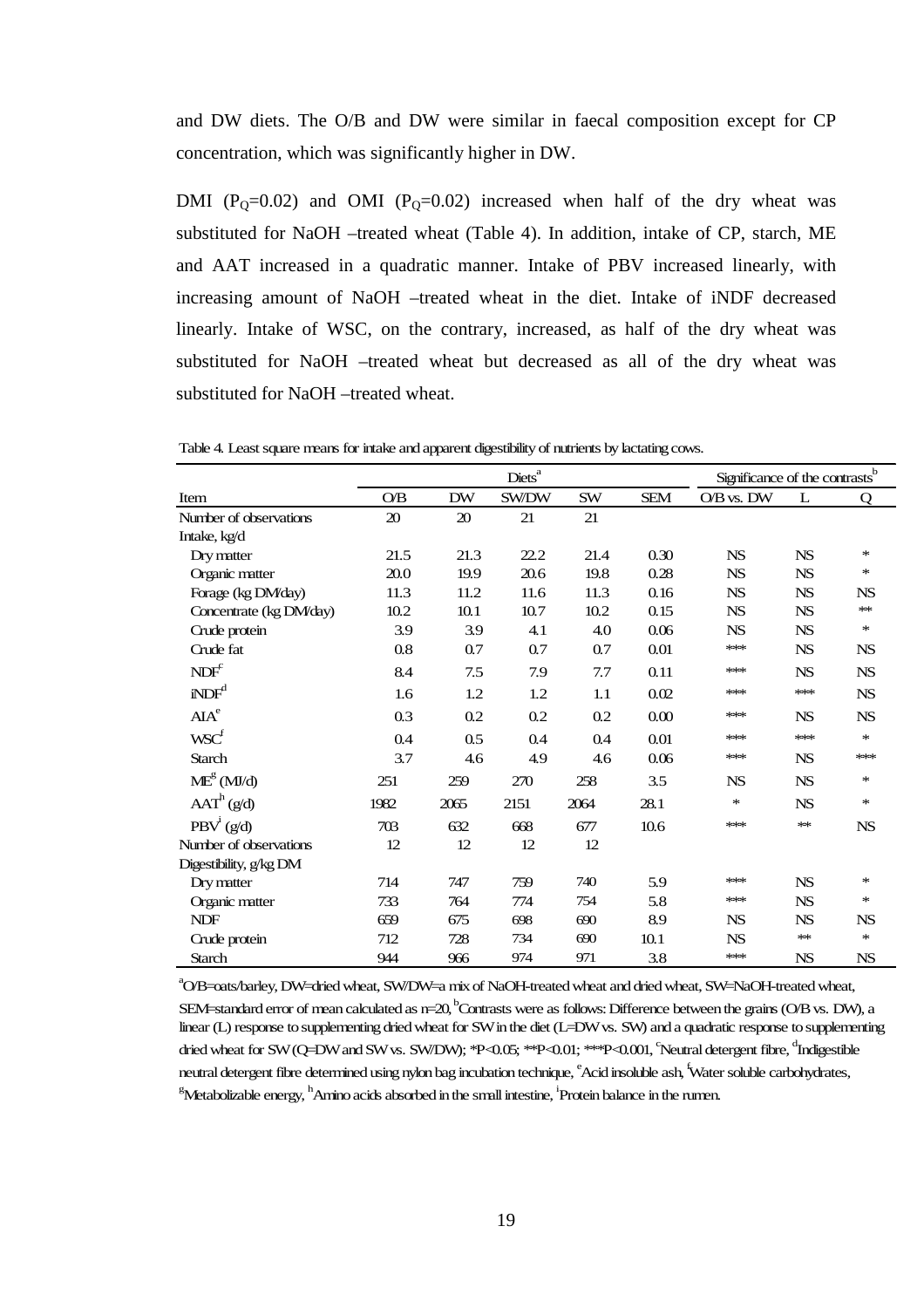The analysis of faeces (Table 5) revealed similar results with previous studies. By substituting all of the dry wheat for NaOH –treated wheat, CP content increased  $(P<sub>L</sub>=0.0002)$  in faeces, but concentrations of starch and NDF decreased (P<sub>L</sub>=0.01 and  $P<sub>L</sub>=0.02$ ). The apparent digestibility of starch was more than 94% for all diets. A part of the starch flowed to the small intestine may have been digested in the large intestine. This increased production of endogenous protein in the large intestine and thus declined apparent digestibility of CP, resulting in increased faecal protein output. Consequently, the concentration of urine nitrogen decreased  $(P_L=0.0003,$  Table 6). According to these results, the digestion of starch was likely partly shifted from the rumen to the small intestine. ME balance was positive for all diets (two negative values in the data of 82 values). Excretion of faecal nitrogen increased with increasing NaOH –treated wheat in the diet  $(P_L=0.01)$ . Excretion of urine nitrogen increased as half of the dried wheat was supplemented for NaOH –treated wheat  $(P<sub>0</sub>=0.002,$  Table 7). The urine nitrogen excretion was as the lowest in the SW diet. Calculated urine output volume increased by NaOH –treatment ( $P_L$ =0.005;  $P_0$ =0.009).

Item O/B DW SW/DW SW SEM O/B vs. DW L Q Number of observations 12 12 12 12 Faecal crude protein 182 197 203 219 3.7 \*\* \*\*\* NS Faecal starch 34.3 28.7 23.5 22.9 2.76 NS \* NS Faecal  $NDF<sup>c</sup>$ 467 457 444 432 7.2 NS \* NS  $Diets<sup>a</sup>$ Significance of the contrasts<sup>b</sup>

Table 5. Least square means for chemical composition of faeces (g/kg DM).

Faecal AIA<sup>d</sup>

a O/B=oats/barley, DW=Dried wheat, SW/DW=a mix of NaOH-treated wheat and dried wheat, SW=NaOH-treated wheat, SEM=standard error of mean calculated as  $n=20$ , Contrasts were as follows: Difference between the grains (O/B vs. DW), a linear (L) response to supplementing dried wheat for SW in the diet (L=DW vs. SW) and a quadratic response to supplementing dried wheat for SW (Q=DW and SW vs. SW/DW); \*P<0.05; \*\*P<0.01; \*\*\*P<0.001,  $\mathrm{c}^\mathrm{c}$ Neutral detergent fibre,  $\mathrm{d}^\mathrm{d}$ Acid insoluble ash.

46.4 43.6 45.7 44.1 1.07 NS NS NS

DMD and OMD increased ( $P_0$ =0.03) as half of dry wheat was substituted for NaOH – treated wheat. Crude protein digestibility (CPD) increased slightly  $(P_0=0.04)$  as half of dry wheat was substituted for NaOH –treated wheat. On the contrary, CPD declined clearly  $(P_L=0.01)$  as all dry wheat was substituted for NaOH –treated wheat. No significant difference between treatments was found in digestibility of NDF and starch.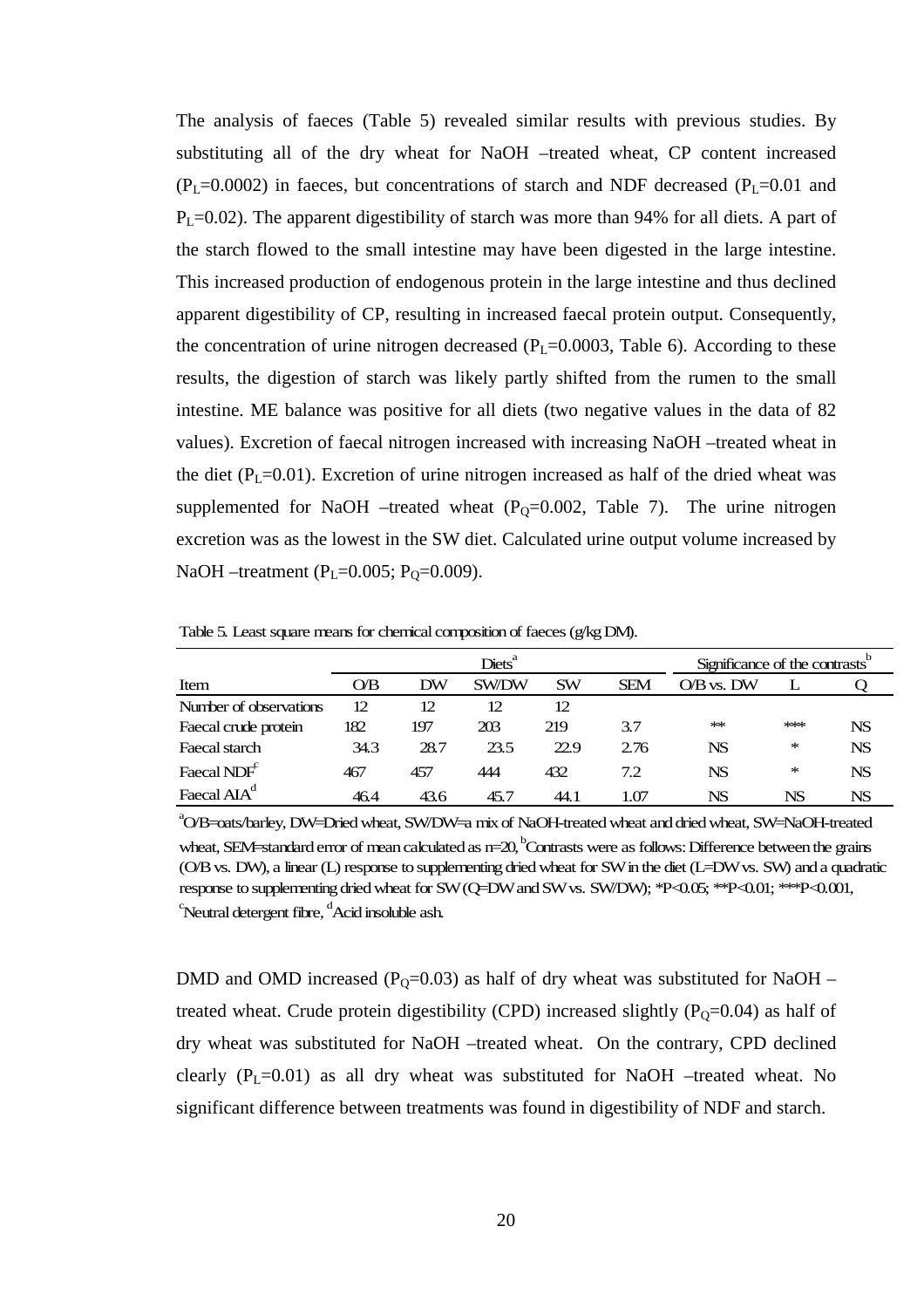Table 6. Least square means for excretion of nitrogen in urine.

|                           |      |      | $\mathrm{Diets}^a$ |           |            | Significance of contrasts <sup>b</sup> |       |       |
|---------------------------|------|------|--------------------|-----------|------------|----------------------------------------|-------|-------|
| Item                      | O⁄В  | DW   | <b>SW/DW</b>       | <b>SW</b> | <b>SEM</b> | O/B vs. DW                             |       |       |
| Number of observations    |      |      |                    |           |            |                                        |       |       |
| Urine nitrogen $g/L$      | 11.5 | 11.2 | 9.1                | 8.3       | 0.52       | NS                                     | $***$ | NS    |
| Urine output volume $L/d$ | 22.5 | 23.9 | 34.3               | 32.0      | l.96       | NS                                     | $+ +$ | $+ +$ |

a O/B=oats/barley, DW=dried wheat, SW/DW=a mix of NaOH-treated wheat and dried wheat, SW=NaOH-treated

wheat, SEM=standard error of mean calculated as  $n=20$ , Contrasts were as follows: Difference between the grains (O/B vs. DW), a linear (L) response to supplementing dried wheat for SW in the diet (L=DW vs. SW) and a quadratic response to supplementing dried wheat for SW (Q=DW and SW vs. SW/DW); \*P<0.05; \*\*P<0.01; \*\*\*P<0.001.

Table 7. Least square means for nitrogen utilization.

|                                  |      |           | $\text{Diets}^{\text{a}}$ |           |            | Significance of contrasts <sup>b</sup> |           |           |
|----------------------------------|------|-----------|---------------------------|-----------|------------|----------------------------------------|-----------|-----------|
| Item                             | O/B  | <b>DW</b> | <b>SW/DW</b>              | <b>SW</b> | <b>SEM</b> | $\overline{\rm OB}$ vs. DW             |           |           |
| Number of observations           | 12   | 12        | 12                        | 12        |            |                                        |           |           |
| Nitrogen (N) utilization $(g/d)$ |      |           |                           |           |            |                                        |           |           |
| <b>Total N</b> intake            | 623  | 627       | 662                       | 648       | 10.1       | <b>NS</b>                              | <b>NS</b> | ∗         |
| Faeces N                         | 180  | 170       | 174                       | 198       | 7.0        | NS                                     | $*$       | <b>NS</b> |
| N digested                       | 114  | 117       | 117                       | 110       | 10.1       | <b>NS</b>                              | $*$       | ∗         |
| <b>Urine N</b>                   | 226  | 259       | 286                       | 254       | 7.6        | <b>NS</b>                              | <b>NS</b> | $**$      |
| Milk N                           | 153  | 153       | 152                       | 148       | 2.8        | NS                                     | <b>NS</b> | <b>NS</b> |
| N balance                        | 34.8 | 44.5      | 49.8                      | 48.2      | 3.98       | NS                                     | NS        | NS        |

a O/B=oats/barley, DW=dried wheat, SW/DW=a mix of NaOH-treated wheat and dried wheat, SW=NaOH-treated wheat, SEM=standard error of mean calculated as  $n=20$ , Contrasts were as follows: Difference between the grains (O/B vs. DW), a linear (L) response to supplementing dried wheat for SW in the diet (L=DW vs. SW) and a quadratic response to supplementing dried wheat for SW (Q=DW and SW vs. SW/DW); \*P<0.05; \*\*P<0.01; \*\*\*P<0.001, <sup>c</sup>N balance calculated taking into account the body nitrogen retention.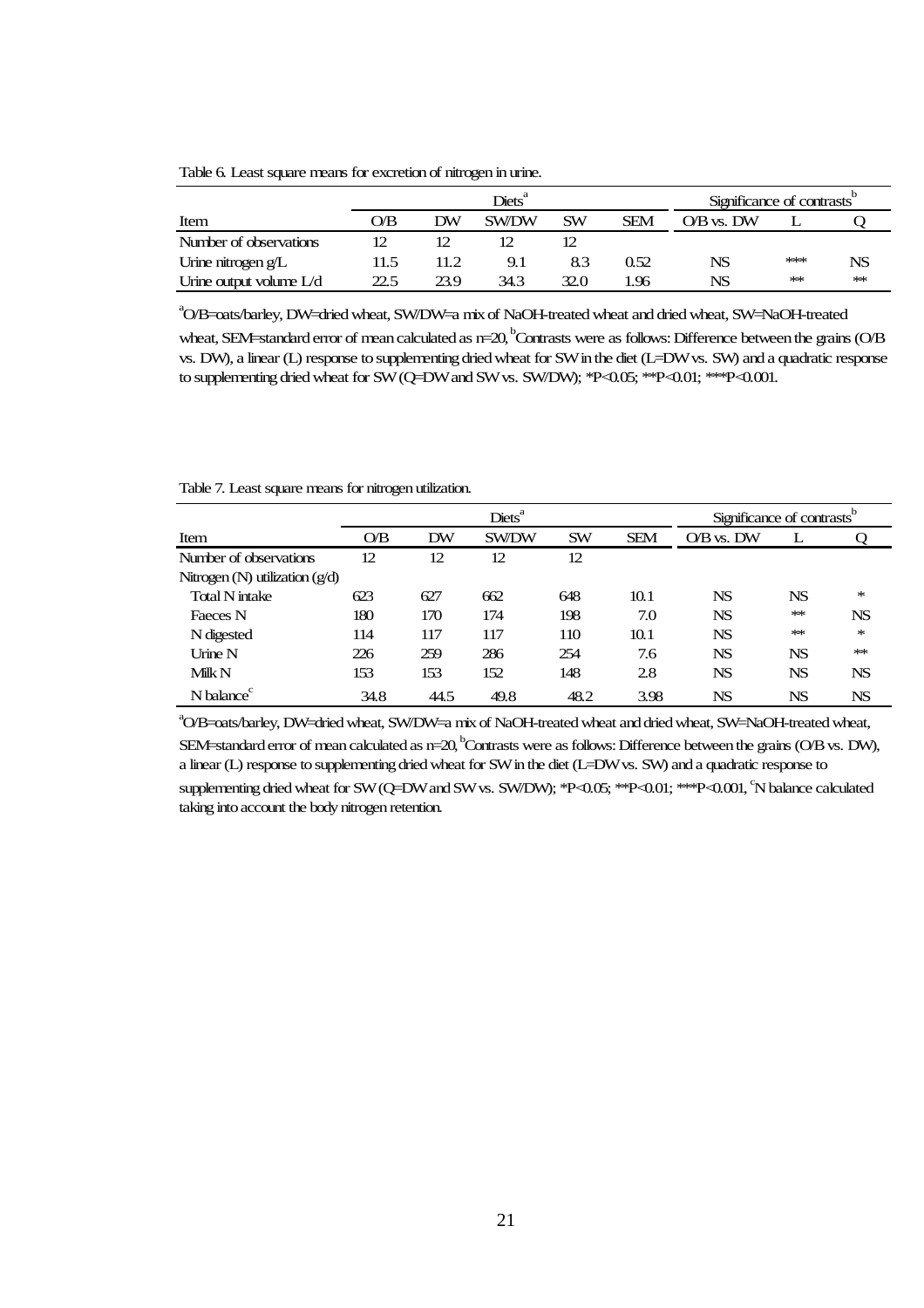#### **3.3. Milk yield and composition**

The composition of milk is shown in Table 8. There was no significant difference between the treatments in milk yield or ECM. Milk fat yield increased slightly  $(P<sub>O</sub>=0.04)$  but concentration of milk fat increased clearly  $(P<sub>O</sub>=0.004)$  as half of the dry wheat was substituted for NaOH –treated wheat. By substituting all dry wheat for NaOH -treated wheat, milk protein concentration decreased  $(P<sub>L</sub>=0.0001)$ . The same occurred for milk urea concentration  $(P_L=0.002)$ .

 Milk urea content reflects the dietary nitrogen balance in the animal. Low milk urea content indicates, in general, a deficiency of rumen degradable protein. Milk protein content decreased linearly  $(P_L<0.0001)$  with increasing NaOH –treated wheat in the diet. In contrary, faecal CP content increased linearly  $(P_L=0.0002;$  Table 5). Animals were healthy throughout the experiment. FE value declined as half of the dry wheat was substituted for NaOH –treated wheat  $(P_0=0.004)$ .

|                        |         |           | Diets <sup>a</sup> |              |            | Significance of the contrasts <sup>b</sup> |           |           |
|------------------------|---------|-----------|--------------------|--------------|------------|--------------------------------------------|-----------|-----------|
| Item                   | O/B     | <b>DW</b> | <b>SW/DW</b>       | <b>SW</b>    | <b>SEM</b> | O/B vs. DW                                 | L         | Q         |
| Number of observations | 20      | 20        | 21                 | 21           |            |                                            |           |           |
| Production kg/d        |         |           |                    |              |            |                                            |           |           |
| Milk yield             | 25.8    | 25.3      | 25.1               | 25.4         | 0.43       | <b>NS</b>                                  | <b>NS</b> | <b>NS</b> |
| ECM                    | 28.6    | 27.8      | 28.4               | 27.6         | 0.52       | <b>NS</b>                                  | <b>NS</b> | <b>NS</b> |
| Yield of milk fat      | 1.2     | 1.1       | 1.2                | 1.2          | 0.03       | <b>NS</b>                                  | <b>NS</b> | $\ast$    |
| Yield of milk protein  | 1.0     | 1.0       | 0.9                | 0.9          | 0.02       | <b>NS</b>                                  | <b>NS</b> | <b>NS</b> |
| Yield of milk lactose  | 1.2     | 1.2       | 1.2                | 1.2          | 0.02       | <b>NS</b>                                  | <b>NS</b> | <b>NS</b> |
| Milk composition g/kg  |         |           |                    |              |            |                                            |           |           |
| Fat                    | 47.0    | 45.8      | 48.7               | 46.0         | 0.79       | <b>NS</b>                                  | <b>NS</b> | $**$      |
| Protein                | 38.0    | 39.1      | 38.1               | 37.6         | 0.20       | ***                                        | $**$      | <b>NS</b> |
| Lactose                | 46.2    | 46.0      | 46.0               | 45.9         | 0.20       | <b>NS</b>                                  | <b>NS</b> | <b>NS</b> |
| Urea                   | 49.5    | 45.4      | 42.3               | $39.0^\circ$ | 1.31       | $\ast$                                     | $**$      | <b>NS</b> |
| <b>Efficiency</b>      |         |           |                    |              |            |                                            |           |           |
| $FE^d$                 | $1.4\,$ | $1.4\,$   | 1.3                | 1.3          | 0.03       | <b>NS</b>                                  | <b>NS</b> | ∗∗        |

| Table 8. Least square means for milk yield. |  |
|---------------------------------------------|--|
|---------------------------------------------|--|

a O/B=oats/barley, DW=dried wheat, SW/DW=a mix of NaOH-treated wheat and dried wheat, SW=NaOH-treated wheat, SEM=standard error of mean calculated as  $n=20$ , Contrasts were as follows: Difference between the grains (O/B vs. DW), a linear (L) response to supplementing dried wheat for SW in the diet (L=DW vs. SW) and a quadratic response to supplementing dried wheat for SW (Q=DW and SW vs. SW/DW); \*P<0.05; \*\*P<0.01; \*\*\*P<0.001,  $\rm{C}$ Energy corrected milk calculated according to Baevre et al. (1988),  $\rm{C}$ Feed efficiency (kg ECM/kg DMI),  $\rm{C}$ One missing sample, n=20.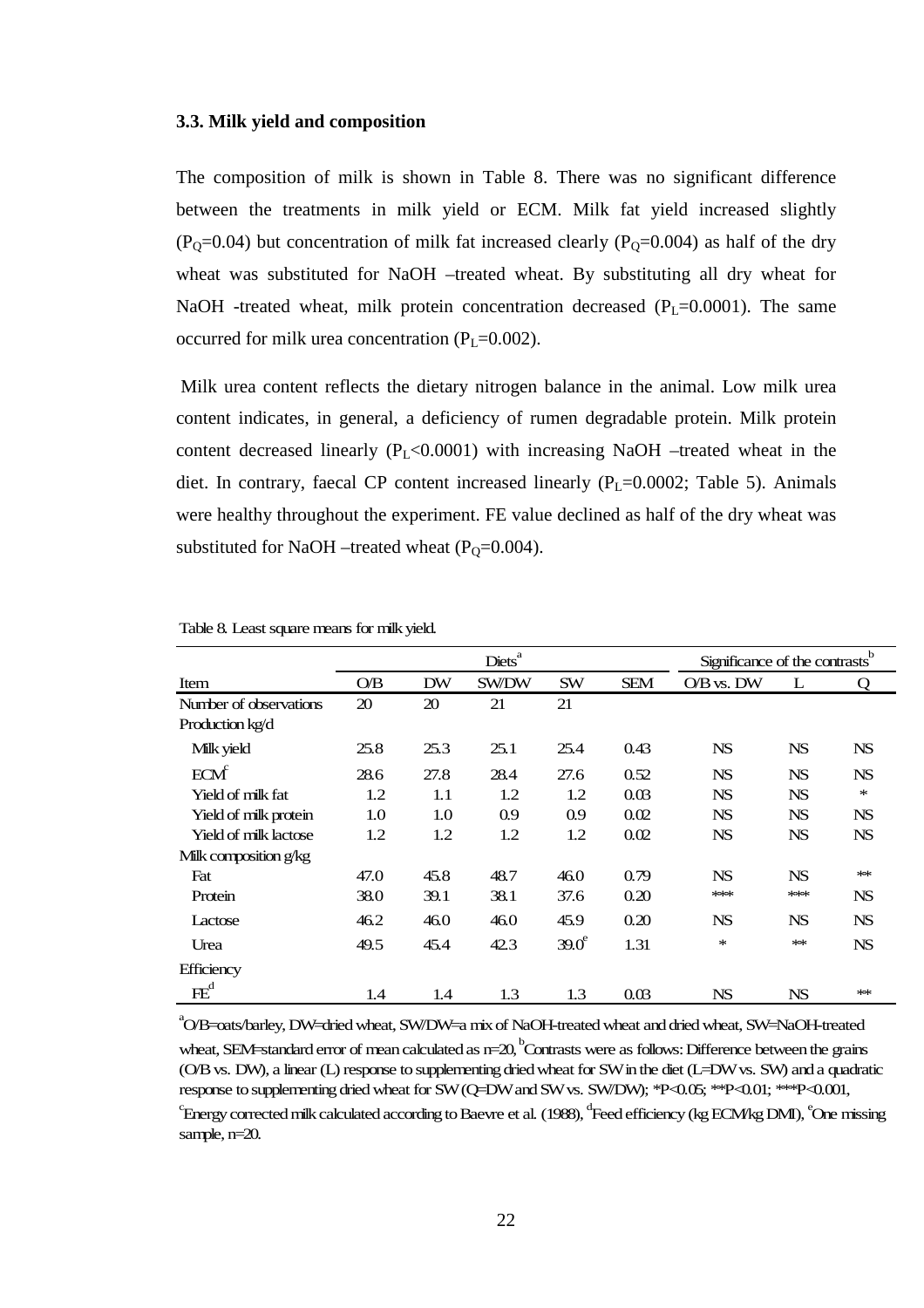### **3.4. Body weight**

The mean values were 629 (SD 66), 626 (SD 71), 626 (SD 69) and 628 (SD 78) kg for O/B, DW, SW/DW and SW diets, respectively. The calculated BW changes was -48.1 (SD 14.25), 45.7 (6.37), 55.8 (SD 1.84), -15.55 (SD 13.76) kg for the diets. In general, increased BW reflects increased body tissue retention but in this study the difference between the treatments was not significant. The DMI calculated as a percentage of the BW was 3.4, 3.4, 3.5 and 3.4 for the experimental diets, respectively.

# **4 DISCUSSION**

#### **4.1. Composition of feeds and TMR**

NaOH –treatment increased content of NDF in wheat but decreased that of iNDF in agreement of Mcniven et al. (1995). The neutral detergent washable fraction also likely decreased as suggested by De Campeneere et al. (2006). Hence, a part of starch and protein were compound with NDF. This affects starch degradation and may have prevented ruminal disorders that are connected to excessive decrease in pH. The equal difference in concentrations of NDF and iNDF can be noticed in TMR diets, as well as in the chemical composition of feed ingredients, with increasing the amount of NaOH – treated wheat in the diet. Also decreased starch content in wheat can be noticed in TMR diets as well as in the feed ingredients. Braman and Abe (1977), Mcniven et al. (1995), O'Mara et al. (1997) and Dehghan-Banadaky et al. (2008) have noticed that NaOHtreatment increases the ash content of grains. Ash content increased due to addition of NaOH. The concentrations of other nutrients are reduced because of ash dilution (Mcniven et al. 1995).

The concentration of starch in wheat decreased about 5% by NaOH –treatment. However, the starch content stabilized in diets and no difference was detected between the wheat diets. The ratio of wheat was in this study 340 g DM per kg feed, while in the study of De Campeneere et al. (2006) it was 260 and in the study of Phipps et al. (2001) it was 170. Thus, we had relatively high proportion of wheat in the diets. Hetta et al. (2010) reported positive responses on DMD, feed intake, milk yield and milk protein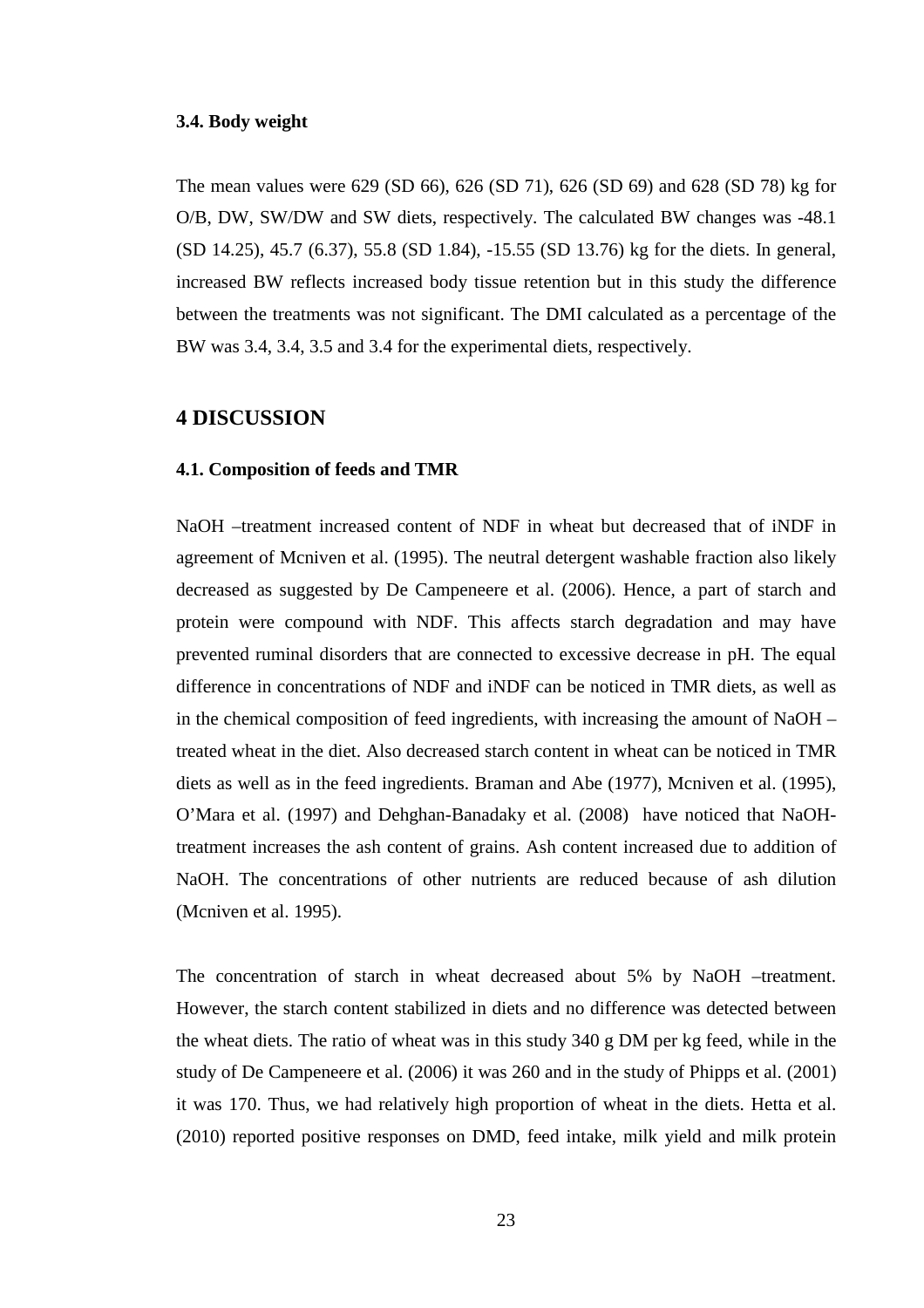yield with increasing pelleted wheat content up to 32% wheat of diets. This resulted in a relatively high concentration of ME in wheat diets (12.0-12.2 MJ/kg DM).

#### **4.2. Intake and digestibility**

Many feed characteristics affect DMI including the availability of feed, the DM, fibre and energy content and the pH in silage, particle size, characteristics and the concentration of fat, protein and starch in the rumen. The digestibility of feeds has notable implications for energy- and protein-values in feeds, as well as the potential of feed intake. Thus, it also has influence on milk production of dairy cows. Due to higher CF, NDF and iNDF content of oat-barley than wheat resulted in higher intakes of these nutrients in oat-barley diet compared to dried wheat. Starch intake was lower in oatbarley diet than in dried wheat because oat-barley diet is naturally lower in starch.

The hypothesis was that intake of feed increases when the proportion of NaOH –treated wheat increases in the diet. This was based on the high digestibility of feed and on the assumption that the deficiency of energy or nitrogen is not limiting microbial function. Thus, the rate of degradation and passage rate increase, so that the animal should be capable to eat more and fill its nutrient requirements. According to this study DMI and OMI increased as half of the dry wheat was substituted for NaOH –treated wheat. The present study support the suggestion that increased DMD and OMD affect their intakes. Poor silage quality had most likely some effect on intake and especially in SW diet, in which the degradation of seed coat perhaps was not complete or at least DMD was the lowest. The treatment did not respond significant differences in NDFD. Intake of iNDF decreased in the SW/DW and SW diets because the content of iNDF had already decreased by the treatment.

Phipps et al. (2001) reported decreased degradability of DM and starch of wheat in the rumen. According to Mcniven et al. (1995) starch brake-down products were not absorbed enzymatically postruminally although they were digested to sugars. Kung et al. (1983) reported an increase in faecal α-linked glucose. However, in the present study, NaOH –treatment had no effect on starch digestibility. Decreased starch excretion in faeces by NaOH –treatment indicated that starch digestion was shifted from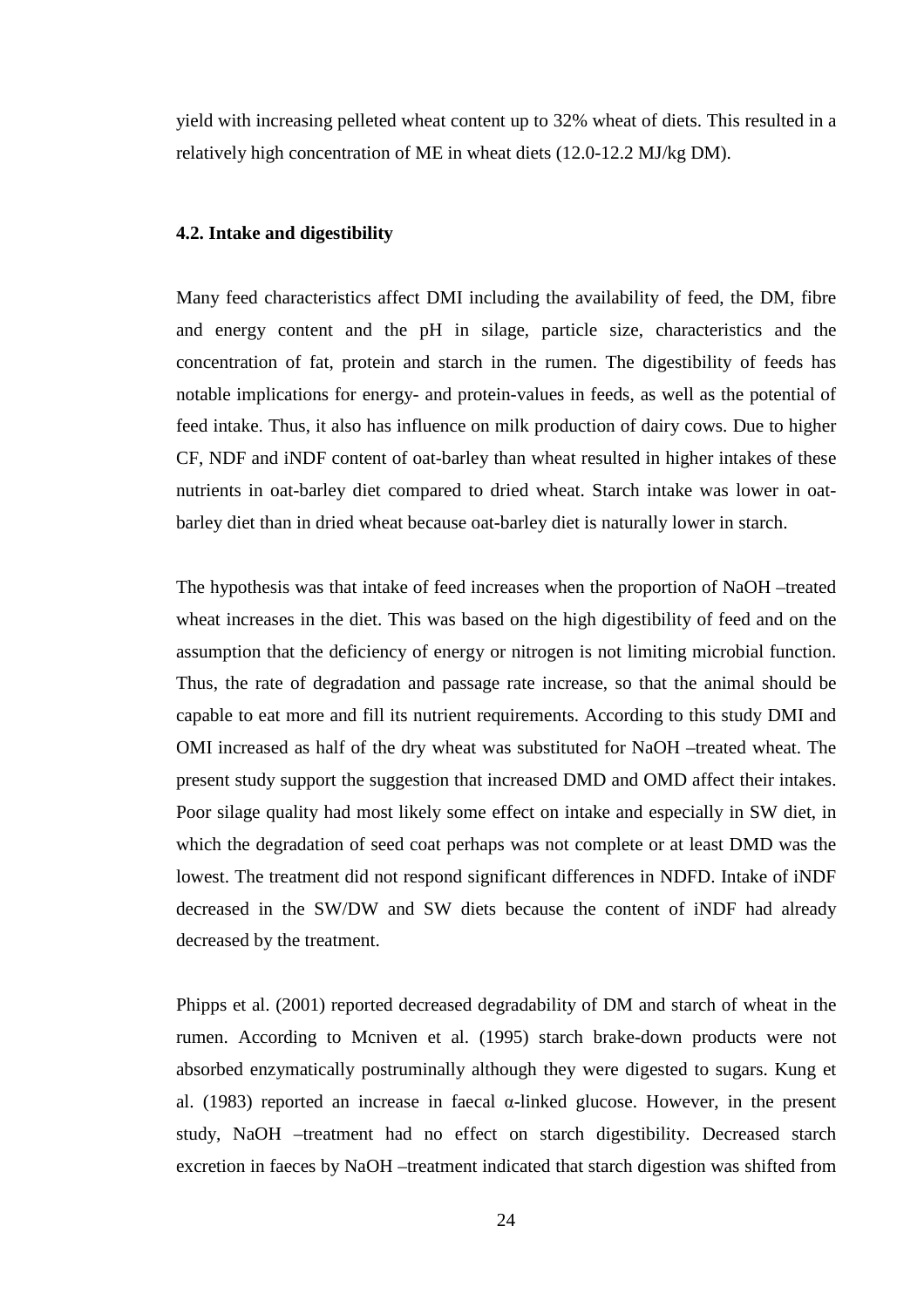the rumen to small intestine. Assuming that starch degradation in the rumen was reduced, this study suggests that post-ruminal starch digestion occurred to some extent because apparent starch digestibility was numerically greater in SW and SW/DW than in DW diet.

The NaOH –treatment reduced the apparent CPD as all dried wheat was substituted for NaOH –treated wheat. Also in the study of De Campeneere et al. (2006) that happened and according to their rumen incubation study ruminal degradation of starch and CP were reduced by NaOH –treatment. Thus, they concluded that CPD was not completely compensated by digestion in the small intestine. In the present study, faecal CP excretion increased as all dried wheat was substituted for NaOH –treated wheat. The apparent CPD may be reduced partly because of the decrease in ruminal CP degradation. Still the main reason for increased faecal CP content is increased microbial fermentation in the large intestine. Due to the change in starch digestion site, the microbes had more energy available for protein synthesis in the large intestine. The microbes used partly RUP, partly urea from bloodstream as source of nitrogen. Consequently, urinary nitrogen content decreased and faecal nitrogen excretion increased. This theory is consistent with the result reported by Reynolds et al. (2001).

Calculated urine output volume increased significantly by NaOH –treatment. The difference between SW/DW and pure wheat diets was more than 10 liters urine per day. This has impact on use of sludge and may cause need for building a larger sludge pool.

The increase of NaOH –treated wheat in the diet had no effect on BW. The diets affected similar body retention of protein. According to Sriskandarajah et al. (1980) BW increased by feeding cows with NaOH –treated barley compared to rolled barley. Still, their study is relatively old and milk production was low, so that the result is not quite comparable to today. The increased milk fat content in the present study indicates also that body fat was not needed to be mobilized and in this regard the result can be considered relevant.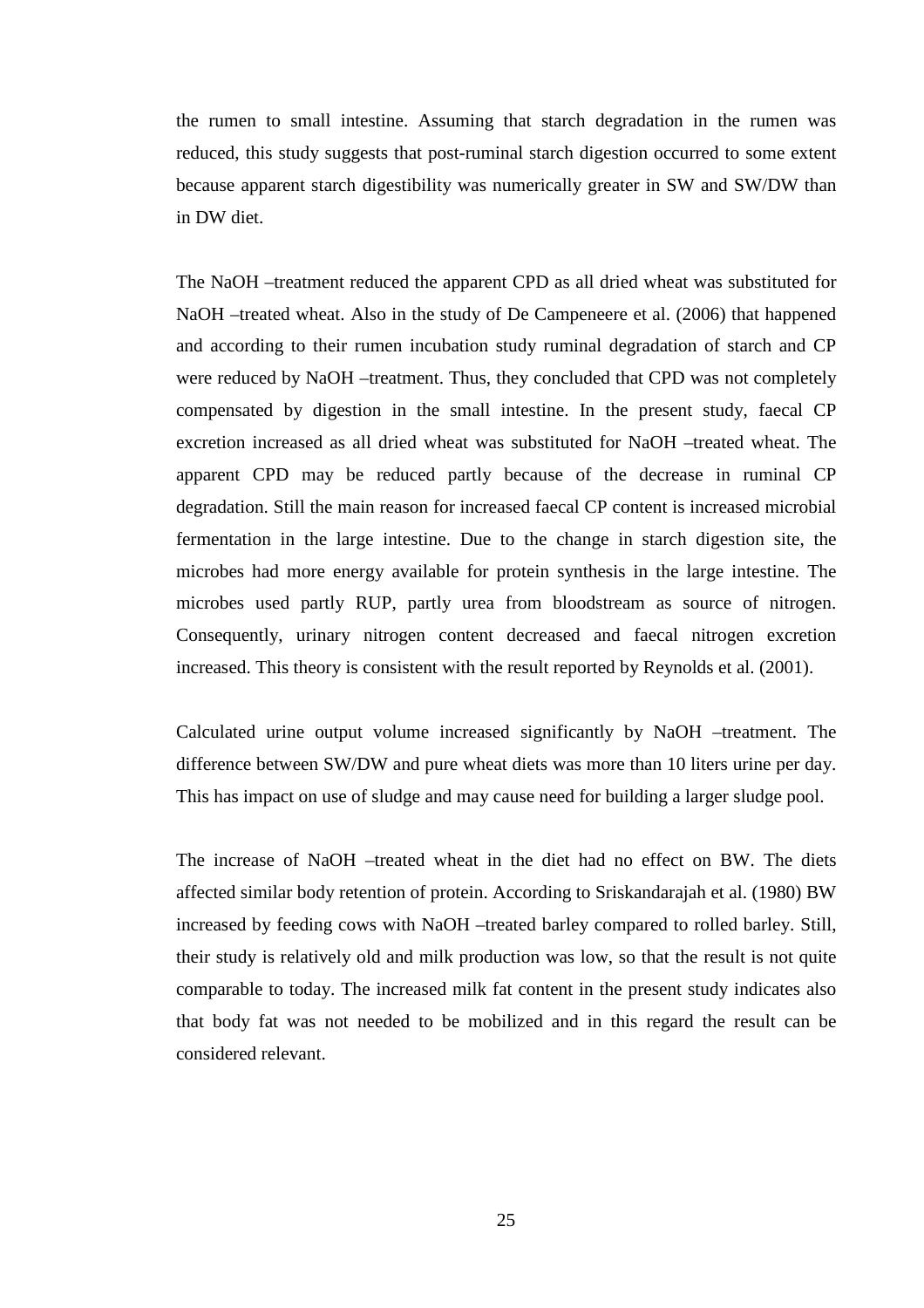#### **4.3. Milk yield and composition**

Milk protein concentration was decreased due to NaOH –treatment of wheat grains, which may be related to increased microbial fermentation in the large intestine. Because dietary content of CP was high, 180 g/kg DM, it is not likely that there was deficiency of degradable CP in the rumen. There was neither deficiency of energy in the rumen because NaOH –treatment did not decrease feed intake. Otherwise, depress in milk protein content could have been generated from the reduced gluconeogenesis from propionic acid in the liver. The decrease in milk urea content derived possibly from the increased uptake of urea from bloodstream by microbes in the large intestine. However, in general, large intestinal fermentation is difficult to determine and is often based on assumptions. Although NaOH –treatment did decrease milk protein content in wheat diets, it still remained at the same level with control diet.

Acetic and butyric acids are important precursors of short and medium chains fatty acids in the synthesis of milk fat. Mayne and Doherty (1996) reported increased molar proportion of acetic acid in the rumen by NaOH –treatment. However, Sriskandarajah et al. (1980) and Mcniven et al. (1995) did not find any effect on VFA production or composition. An increase in milk fat concentration may be a consequence of increased production of acetic and butyric acids in the rumen. Milk fat content increased slightly as in the study of De Campeneere et al. (2006) but is in contrast to most studies.

Using FE value for economical evaluation showed clearly that animals ate more than they produced milk. This kind of result combined with the decrease in milk protein concentration is clearly uneconomical. In addition, NaOH –treatment is of relatively high cost compared to rolling of grain.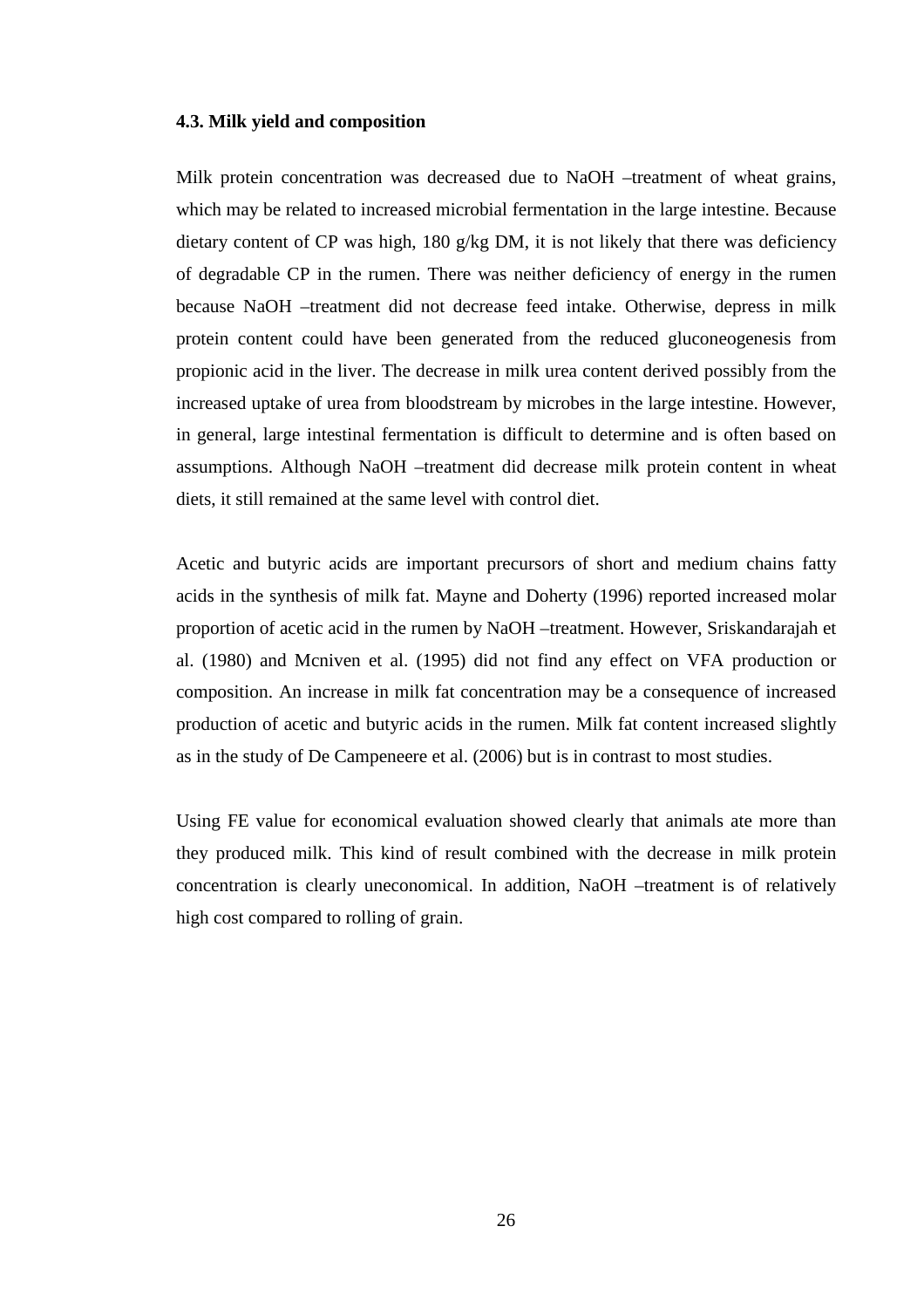# **5 CONCLUSIONS**

NaOH –treatment alters the chemical composition of wheat grain: concentration of NDF increases and the concentration of iNDF decreases. Increase in NDF concentration arises likely from the chemical reactions. Both protein and starch were bind to NDF, in a manner that it did not separate in the neutral detergent wash. The NaOH –treatment did not result in any economic improvement in this study because concentration of milk protein decreased and intake increased, while milk production remained the same. The best production response to NaOH –treated wheat was achieved with SW/DW diet, in this study. Poor quality of silage had influence on the composition and intake of TMR. Milk production was greater in conventional O/B diet that any of the wheat diets. This suggests that there is no benefit to use NaOH –treated wheat compared with O/B diet.

# **ACKNOWLEDGEMENTS**

Thanks to Mårten Hetta and Aila Vanhatalo for good guidance of this master thesis. Special thanks to Pekka Huhtanen for critical observations and help with calculations. Your professional advices have been worth gold. Practical period was awesome and I am sure it was useful also concerning the future. Thanks also to Seija Jaakkola that you had always time for a student in trouble, especially help with using SAS program.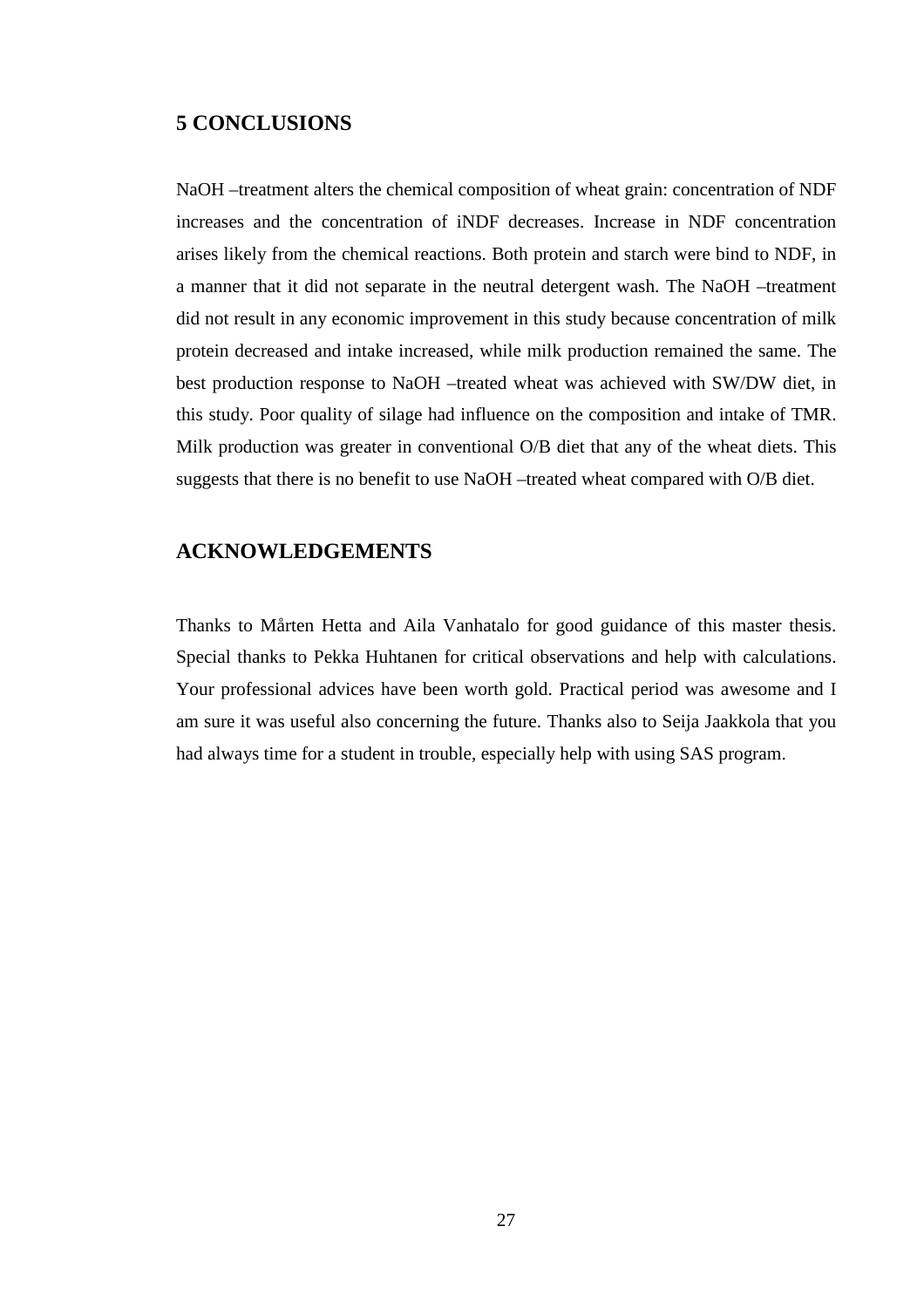# **REFERENCES**

AOAC. 1984. Official methods of analysis of AOAC. *Association of Official Analytical Chemists, Washington, DC.* .

Berger, L., Klopfenstein, T. & Britt, R. 1979. Effect of sodium hydroxide on efficiency of rumen digestion. *Journal of Animal Science* 49: 1317-1323.

Berger, L.L., Anderson, G.D. & Fahey, G.C. 1981. Alkali Treatment of Cereal Grains. I. in Situ and in Vitro Evaluation. *Journal of Animal Science* 52: 138-143.

Braman, W.L. & Abe, R.K. 1977. Laboratory and in Vivo Evaluation of the Nutritive Value of NaOH-Treated Wheat Straw. *Journal of Animal Science* 45: 496-505.

Britt, J.S., Thomas, R.C., Speer, N.C. & Sjaunja, L.O. 2003. Efficiency of converting nutrient dry matter to milk in Holstein herds. *Journal of Dairy Science* 86: 3796-3801.

Chai, W.H. & Udén, P. 1998. An alternative oven method combined with different detergent strengths in the analysis of neutral detergent fibre. *Animal Feed Science and Technology* 74: 281-288.

De Campeneere, S., De Boever, J.L. & De Brabander, D.L. 2006. Comparison of rolled, NaOH treated and ensiled wheat grain in dairy cattle diets. *Livestock Science* 99: 267- 276.

Dehghan-Banadaky, M., Amanlo, H., Nikkhah, A., Danesh-Mesgaran, M. & Emami, M.R. 2008. Rumen and post-abomasal disappearance in lactating cows of amino acids and other components of barley grain treated with sodium hydroxide, formaldehyde or urea. *Animal Feed Science and Technology* 142: 306-316.

D'Mello, J.P.F. 2000. Farm animal metabolisn and nutrition. *CAB International* : 1-437.

el-Yassin, F.A., Fontenot, J.P. & Chester-Jones, H. 1991. Fermentation characteristics and nutritional value of ruminal contents and blood ensiled with untreated or sodium hydroxide-treated wheat straw. *Journal of Animal Science* 69: 1751-1759.

Eurofins 2010. Eurofins, international laborathory of chemistry. Cited 16.08. 2010. Updated 16.08.2010 2010. Available on the Internet: http://www.eurofins.com/en/about-us/executive-summary.aspx.

European Commision 1998. COMMISSION DIRECTIVE 98/67/EC. *Official Journal of the European Communities*.

Evira 2005. Lisäaineopas. *Finnish Food Safety Authority Evira.* Cited 10/10 2011. Updated 2.11. 2005. Available on the Internet: http://www.evira.fi/attachments/elintarvikkeet/elintarviketietoa/lisaaineet/lis\_\_aineopas. pdf.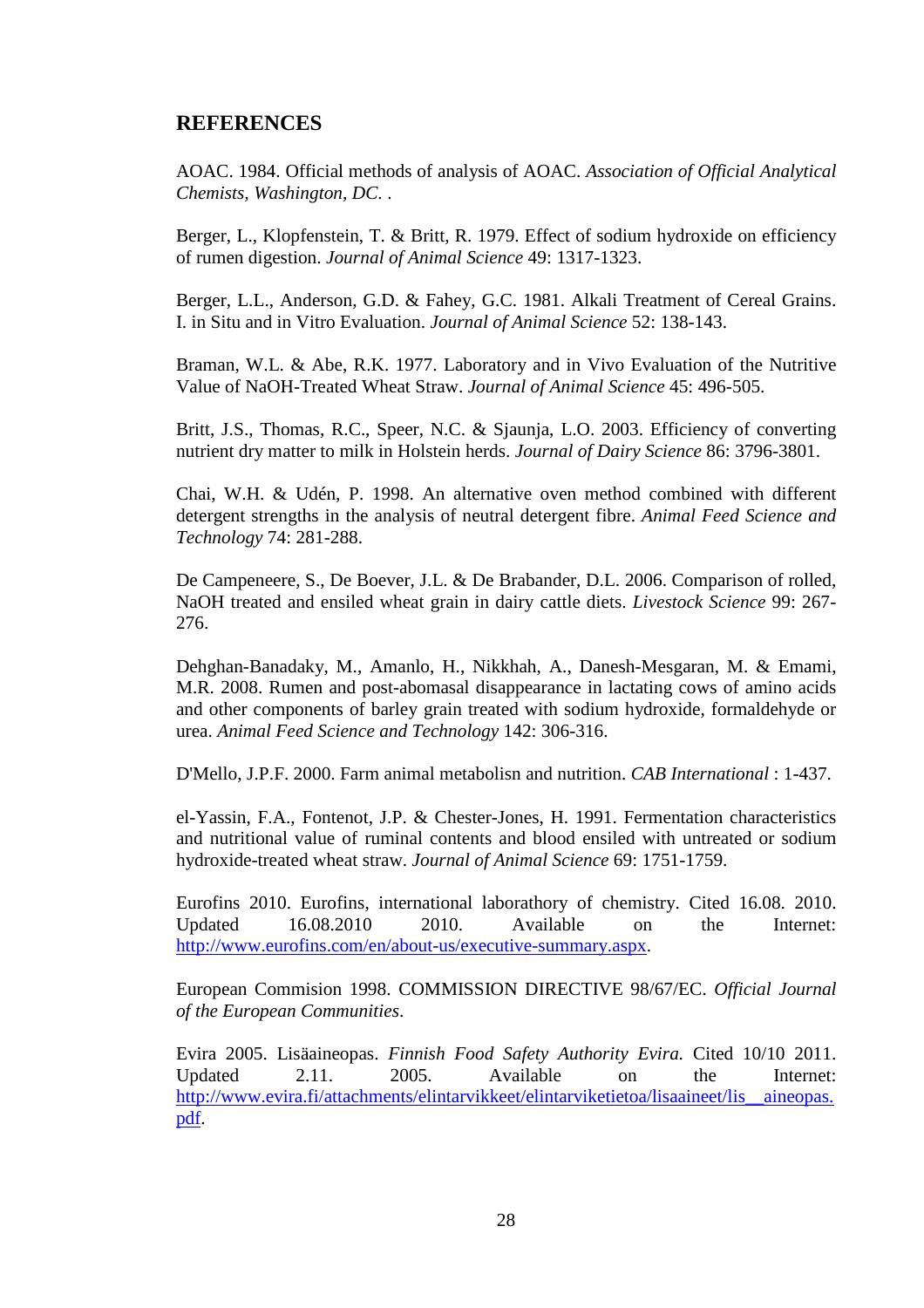Hetta, M., Tahir, M.N. & Swensson, C. 2010. Responces in dairy cows to increased inclusion of wheat in maize and grass silage based diets. *Acta Agriculturae Scand Section A* 60: 219-229.

Khalili, H., Sairanen, A., Hissa, K. & Huhtanen, P. 2001. Effect of type and treatment of grain and protein source on dairy cow performance. *Animal Science* 72: 573-584.

Kung, L.J., Jesse, B.W., Thomas, J.W., Huber, J.T. & Emery, R.S. 1983. High moisture ground ear corn, high moisture barley or sodium hydroxide treated barley for lactating cows: milk production and ration utilization. *Canadian Journal of Animal Science* 63: 155-162.

Kuoppala, K., Ahvenjärvi, S., Rinne, M. & Vanhatalo, A. 2009. Effects of feeding grass or red clover silage cut at two maturity stages in dairy cows. 2. Dry matter intake and cell wall digestion kinetics. *Journal of Dairy Science* 92: 5634-5644.

Kuoppala, K., Rinne, M., Nousiainen, J. & Huhtanen, P. 2008. The effect of cutting time of grass silage in primary growth and regrowth and the interactions between silage quality and concentrate level on milk production of dairy cows. *Livestock Science* 116: 171-182.

Larsson, K. & Bengtsson, S. 1983. Bestämning av lätttillgängliga kolhydrater i växtmaterial. Metodbeskrivning. *Statens Lantbrukskemiska Laboratorium, Uppsala. (in Swedish).* 22.

Lindgren, E. 1979. Vallfodrets näringsvärde bestämt in vivo och med olika laboratoriemetoder. *Dept. of Anim. Nutr. and Management, Swedish Univ. Agric. Sci., Uppsala, Sweden* Raport 45: 66.

Mannink, A., Valk, H. & Van Vuuren, A.M. 1999. Intake and excretion of sodium, potassium, and nitrogen and the effects on urine production by lactating dairy cows. *Journal of Dairy Science* 80: 1008-1018.

Mayne, C.S. & Doherty, J.G. 1996. The effect of fine grinding or sodium hydroxide treatment of wheat, offered as part of a concentrate supplement, on the performance of lactating dairy cows. *Animal Science* 63: 11-19.

McDonald, P., Edwards, R.A., Greenhalgh, J.F.D. & Morgan, C.A. 2002. Animal nutrition. *Pearson Education Limited* : 1-693.

Mcniven, M.A., Weisbjerg, M.R. & Hvelplund, T. 1995. Influence of Roasting or Sodium Hydroxide Treatment of Barley on Digestion In Lactating Cows. *Journal of Dairy Science* 78: 1106-1115.

Morris, T.R. 1999. Change over designs. *Experimental Design and Analysis in Animal Sciences* : 42-52.

NorFor 2010. NorFor -Nordic Feed Evaluation System. Cited 25.10. 2010. Updated 25.10.2010 2010. Available on the Internet: http://www.norfor.info/.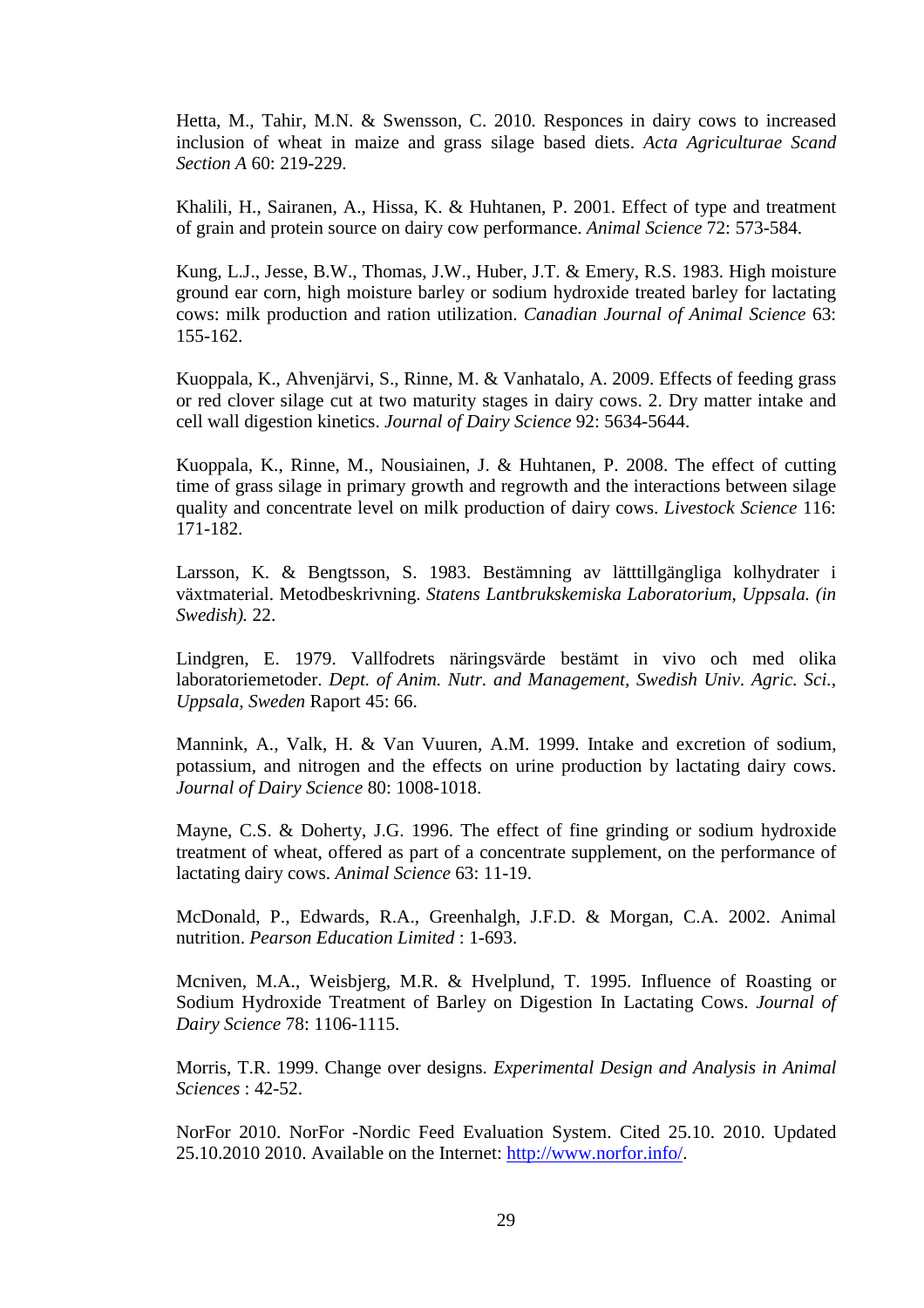Nousiainen, J., Shingfield, K.J. & Huhtanen, P. 2004. Evaluation of Milk Urea Nitrogen as a Diagnostic of Protein Feeding. *Journal of Dairy Science* 87: 386-398.

NRC. 2001. Carbohydrates. In Nutrient requirements of dairy cattle, National Academy of Sciences (eds.)  $7<sup>th</sup>$  rev ed. Washington, DC: National Academy Press.

O'Mara, F.P., Murphy, J.J. & Rath, M. 1997. The Effect of Replacing Dietary Beet Pulp with Wheat Treated with Sodium Hydroxide, Ground Wheat, or Ground Corn in Lactating Cows. *Journal of Dairy Science* 80: 530-540.

Owens, F.N., Secrist, D.S., Hill, W.J. & Gill, D.R. 1998. Acidosis in cattle: a review. *Journal of Animal Science* 76: 275-286.

Phipps, R.H., Sutton, J.D., Humphries, D.J. & Jones, A.K. 2001. A comparison of the effects of cracked wheat and sodium hydroxide-treated wheat on food intake, milk production and rumen digestion in dairy cows given maize silage diets. *Animal Science*  72: 585-594.

Reynolds, C.K. 2006. Production and metabolic effects of site of starch digestion in dairy cattle. *Animal Feed Science and Technology* 130: 78-94.

Reynolds, C.K., Cammell, S.B., Humphries, D.J., Beever, D.E., Sutton, J.D. & Newbold, J.R. 2001. Effects of Postrumen Starch Infusion on Milk Production and Energy Metabolism in Dairy Cows. *Journal of Dairy Science* 84: 2250-2259.

Sjaunja, L.O., Baevre, L., Junkkarinen, L., Pedersen, J. & Setälä, J. 1990. A Nordic proposal for an energy corrected milk (ECM) formula. *26th Session of the International Committee for Recording the Productivity of Milk Animals.* .

Sriskandarajah, N., Ashwood, A. & Kellaway, R.C. 1980. Effects of rolling and alkali treatment of barley grain supplements on forage intake and utilization by steers and lactating cows. *Journal of Agricultural Science (Camb.)* 95: 555-562.

Swedish feed table 2003. Fodertabeller för idisslare 2003. *SLU, Institutionen För Husdjurens Utfodring Och Vård, Raport 257* : 5-96.

Toivonen, M. 2010. Seosrehukartoitus Suomessa. (In Finnish). *Opinnäytetyö, AMK, Mustiala* : 1-7.

Van Keulen, J. & Young, B.A. 1977. Evaluation of Acid-Insoluble Ash as a Natural Marker in Ruminant Digestibility Studies. *Journal of Animal Science* 44: 282-287.

Van Soest, P.J. 1994. Nutritional ecology of the ruminant. *Cornell University Press* : 1- 475.

Ørskov, E.R., Fraser, C. & Gordon, J.G. 1974. Effect of processing of cereals on rumen fermantation, digestibility, rumination time, and firmness of subcutaneous fat in lambs. *British Journal of Nutrition* 32: 59-69.